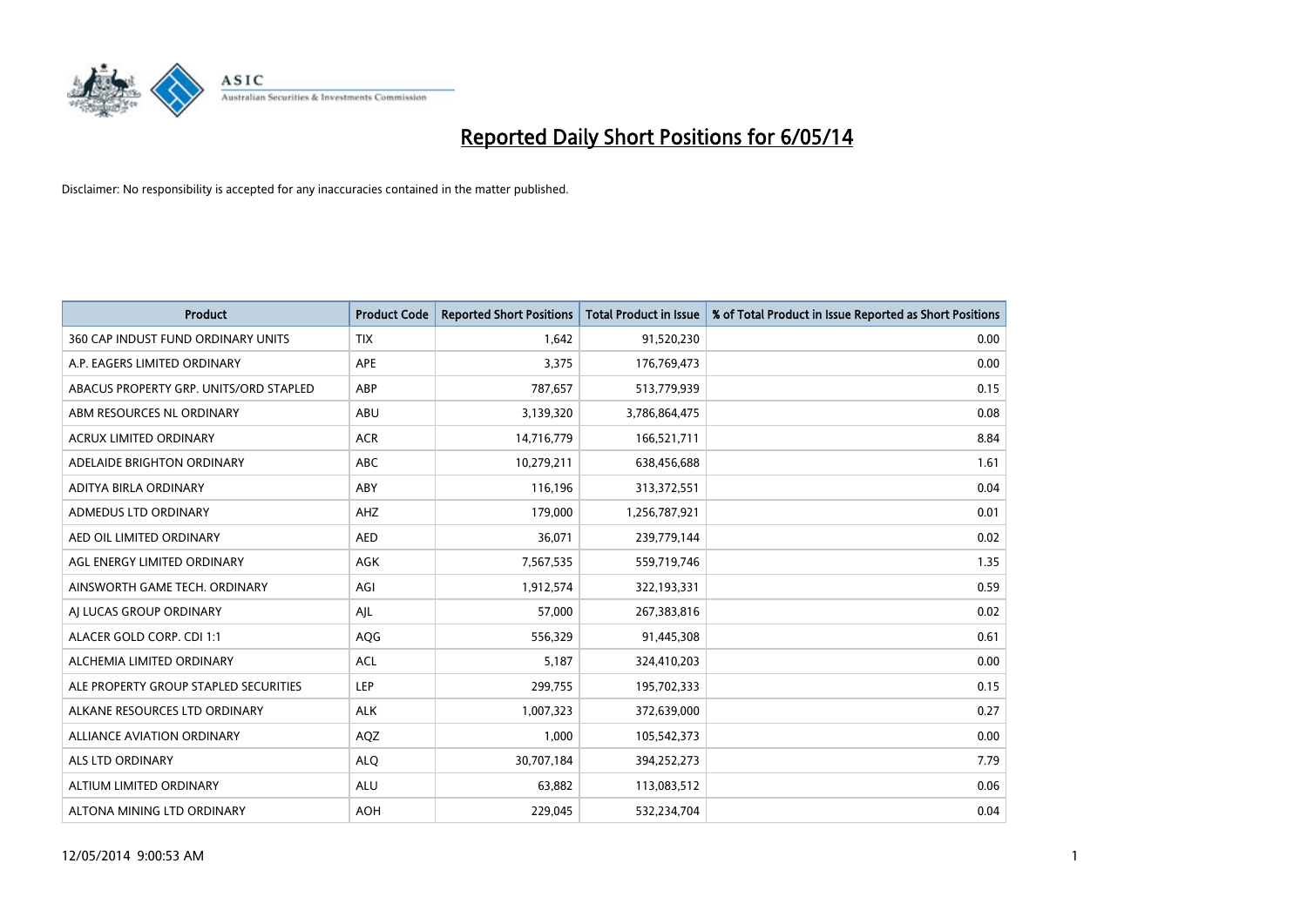

| <b>Product</b>                          | <b>Product Code</b> | <b>Reported Short Positions</b> | <b>Total Product in Issue</b> | % of Total Product in Issue Reported as Short Positions |
|-----------------------------------------|---------------------|---------------------------------|-------------------------------|---------------------------------------------------------|
| ALUMINA LIMITED ORDINARY                | <b>AWC</b>          | 79,452,789                      | 2,806,225,615                 | 2.83                                                    |
| AMCOM TELECOMM. ORDINARY                | AMM                 | 1,101,131                       | 245,322,894                   | 0.45                                                    |
| AMCOR LIMITED ORDINARY                  | AMC                 | 3,298,204                       | 1,206,684,923                 | 0.27                                                    |
| AMP CAPITAL CHINA ORDINARY UNITS        | AGF                 | 19,460,000                      | 374,593,484                   | 5.19                                                    |
| AMP LIMITED ORDINARY                    | AMP                 | 42,746,027                      | 2,957,737,964                 | 1.45                                                    |
| ANSELL LIMITED ORDINARY                 | <b>ANN</b>          | 4,696,394                       | 152,937,881                   | 3.07                                                    |
| ANTARES ENERGY LTD ORDINARY             | AZZ                 | 714,300                         | 255,000,000                   | 0.28                                                    |
| ANZ BANKING GRP LTD ORDINARY            | ANZ                 | 10,295,709                      | 2,744,118,670                 | 0.38                                                    |
| APA GROUP STAPLED SECURITIES            | <b>APA</b>          | 22,294,577                      | 835,750,807                   | 2.67                                                    |
| APN NEWS & MEDIA ORDINARY               | <b>APN</b>          | 826,965                         | 1,029,041,356                 | 0.08                                                    |
| AQUARIUS PLATINUM. ORDINARY             | <b>AOP</b>          | 11,264,727                      | 488,103,453                   | 2.31                                                    |
| AQUARIUS PLATINUM. RIGHTS 07-MAY-14     | <b>AQPR</b>         | 333,742                         | 976,206,906                   | 0.03                                                    |
| AQUILA RESOURCES ORDINARY               | <b>AQA</b>          | 7,650,771                       | 411,804,442                   | 1.86                                                    |
| ARAFURA RESOURCE LTD ORDINARY           | ARU                 | $\overline{2}$                  | 441,270,644                   | 0.00                                                    |
| ARB CORPORATION ORDINARY                | <b>ARP</b>          | 1,502,823                       | 72,493,302                    | 2.07                                                    |
| ARDENT LEISURE GROUP STAPLED SECURITIES | AAD                 | 3,648,419                       | 405,055,708                   | 0.90                                                    |
| ARENA REIT. ORDINARY UNITS              | <b>ARF</b>          | 33,164                          | 211,495,653                   | 0.02                                                    |
| ARISTOCRAT LEISURE ORDINARY             | <b>ALL</b>          | 8,057,522                       | 551,418,047                   | 1.46                                                    |
| ARRIUM LTD ORDINARY                     | ARI                 | 31,978,042                      | 1,366,183,142                 | 2.34                                                    |
| ASCIANO LIMITED ORDINARY                | <b>AIO</b>          | 8,539,412                       | 975,385,664                   | 0.88                                                    |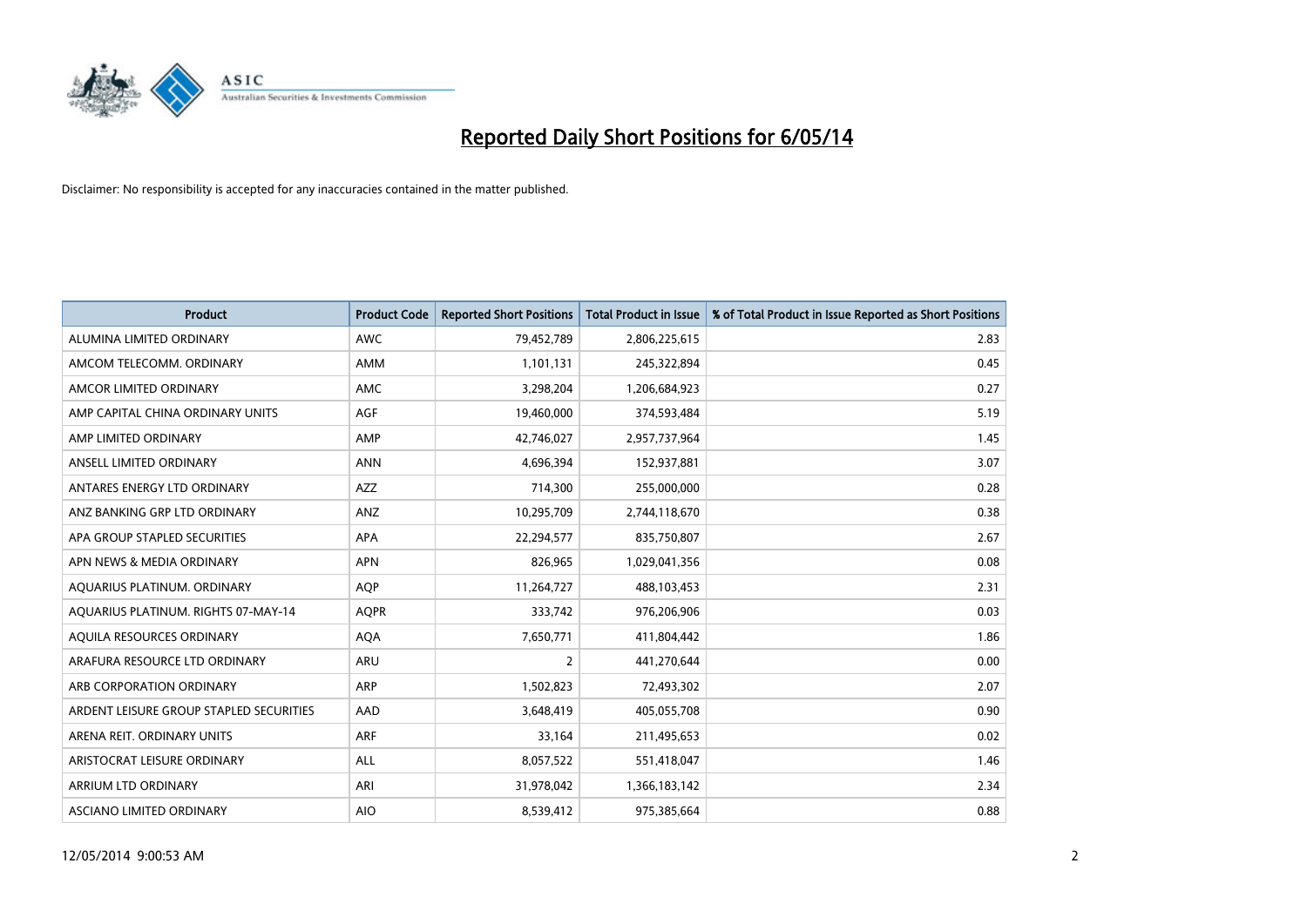

| <b>Product</b>                            | <b>Product Code</b> | <b>Reported Short Positions</b> | <b>Total Product in Issue</b> | % of Total Product in Issue Reported as Short Positions |
|-------------------------------------------|---------------------|---------------------------------|-------------------------------|---------------------------------------------------------|
| ASG GROUP LIMITED ORDINARY                | <b>ASZ</b>          | 568,838                         | 206,720,839                   | 0.28                                                    |
| ASPEN GROUP ORD/UNITS STAPLED             | APZ                 | 33,704                          | 119,946,366                   | 0.03                                                    |
| ASTRO JAP PROP GROUP STAPLED US PROHIBIT. | AJA                 | 50,994                          | 67,211,752                    | 0.08                                                    |
| ASX LIMITED ORDINARY                      | ASX                 | 4,719,567                       | 193,595,162                   | 2.44                                                    |
| ATLAS IRON LIMITED ORDINARY               | <b>AGO</b>          | 104,438,784                     | 915,496,158                   | 11.41                                                   |
| AUCKLAND INTERNATION ORDINARY             | <b>AIA</b>          | 148,706                         | 1,190,484,097                 | 0.01                                                    |
| AURIZON HOLDINGS LTD ORDINARY             | AZJ                 | 34,283,581                      | 2,137,284,503                 | 1.60                                                    |
| AURORA OIL & GAS ORDINARY                 | <b>AUT</b>          | 1,926,739                       | 448,785,778                   | 0.43                                                    |
| AUSDRILL LIMITED ORDINARY                 | <b>ASL</b>          | 27,766,201                      | 312,277,224                   | 8.89                                                    |
| AUSENCO LIMITED ORDINARY                  | AAX                 | 4,280,245                       | 168,449,799                   | 2.54                                                    |
| AUSTAL LIMITED ORDINARY                   | ASB                 | 310,668                         | 346,379,377                   | 0.09                                                    |
| AUSTBROKERS HOLDINGS ORDINARY             | <b>AUB</b>          | 3,574                           | 59,955,596                    | 0.01                                                    |
| AUSTIN ENGINEERING ORDINARY               | ANG                 | 1,000,790                       | 84,274,004                    | 1.19                                                    |
| AUSTRALAND PROPERTY STAPLED SECURITY      | <b>ALZ</b>          | 681,859                         | 578,984,528                   | 0.12                                                    |
| AUSTRALIAN AGRICULT, ORDINARY             | <b>AAC</b>          | 3,248,583                       | 532,442,368                   | 0.61                                                    |
| <b>AUSTRALIAN EDUCATION UNITS</b>         | <b>AEU</b>          | 21,347                          | 205,069,661                   | 0.01                                                    |
| AUSTRALIAN INFR LTD ORDINARY              | <b>AIX</b>          | 14,364                          | 620,733,944                   | 0.00                                                    |
| AUSTRALIAN PHARM. ORDINARY                | API                 | 11,329,802                      | 488,115,883                   | 2.32                                                    |
| AUTOMOTIVE HOLDINGS ORDINARY              | AHE                 | 381,575                         | 297,828,966                   | 0.13                                                    |
| AVEO GROUP STAPLED SECURITIES             | AOG                 | 11,724,539                      | 500,111,460                   | 2.34                                                    |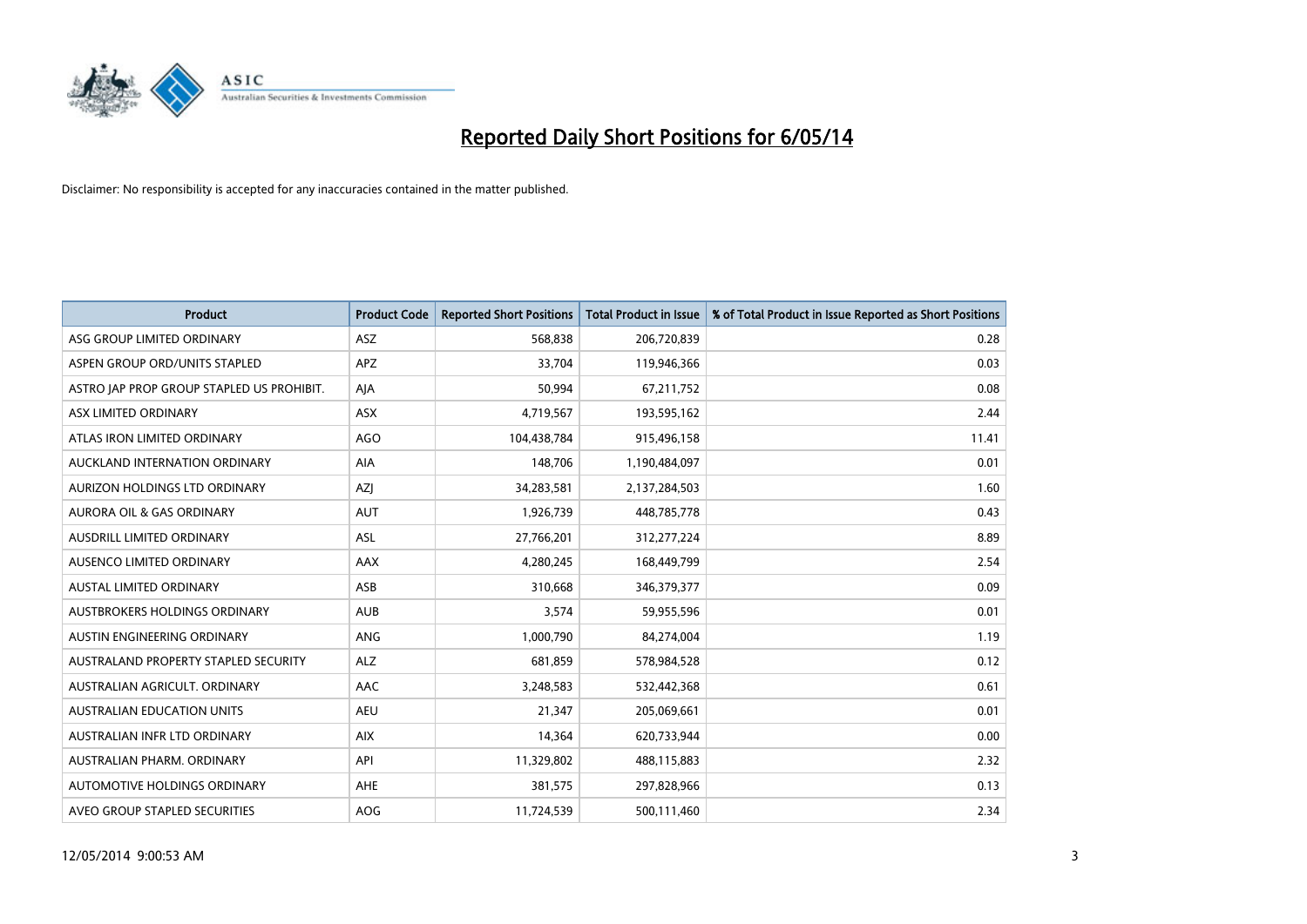

| Product                              | <b>Product Code</b> | <b>Reported Short Positions</b> | <b>Total Product in Issue</b> | % of Total Product in Issue Reported as Short Positions |
|--------------------------------------|---------------------|---------------------------------|-------------------------------|---------------------------------------------------------|
| AVITA MEDICAL LTD ORDINARY           | <b>AVH</b>          | 250,110                         | 325,308,404                   | 0.08                                                    |
| AWE LIMITED ORDINARY                 | <b>AWE</b>          | 359,410                         | 522,696,385                   | 0.07                                                    |
| <b>AZONTO PET LTD ORDINARY</b>       | <b>APY</b>          | 1                               | 1,158,625,100                 | 0.00                                                    |
| AZUMAH RESOURCES ORDINARY            | <b>AZM</b>          | 1                               | 356,189,096                   | 0.00                                                    |
| <b>BANDANNA ENERGY ORDINARY</b>      | <b>BND</b>          | 26,337,986                      | 528,481,199                   | 4.98                                                    |
| BANK OF QUEENSLAND. ORDINARY         | <b>BOQ</b>          | 4,144,686                       | 339,560,605                   | 1.22                                                    |
| <b>BANNERMAN RESOURCES ORDINARY</b>  | <b>BMN</b>          | 47                              | 324,938,790                   | 0.00                                                    |
| <b>BASE RES LIMITED ORDINARY</b>     | <b>BSE</b>          | 5,536,230                       | 561,840,029                   | 0.99                                                    |
| <b>BATHURST RES LTD. ORDINARY</b>    | <b>BRL</b>          | 11,315,559                      | 944,931,961                   | 1.20                                                    |
| <b>BC IRON LIMITED ORDINARY</b>      | <b>BCI</b>          | 1,980,906                       | 124,028,630                   | 1.60                                                    |
| BEACH ENERGY LIMITED ORDINARY        | <b>BPT</b>          | 19,334,756                      | 1,289,629,060                 | 1.50                                                    |
| BEADELL RESOURCE LTD ORDINARY        | <b>BDR</b>          | 36,557,148                      | 790,777,280                   | 4.62                                                    |
| BEGA CHEESE LTD ORDINARY             | <b>BGA</b>          | 547,237                         | 152,245,802                   | 0.36                                                    |
| BENDIGO AND ADELAIDE ORDINARY        | <b>BEN</b>          | 13,353,864                      | 412,695,400                   | 3.24                                                    |
| BENITEC BIOPHARMA ORDINARY           | <b>BLT</b>          | 4.500                           | 114,898,793                   | 0.00                                                    |
| BENTHAM IMF LTD ORDINARY             | <b>IMF</b>          | 4,445,035                       | 165,370,269                   | 2.69                                                    |
| BETASHARES ASX RES ETF UNITS         | <b>ORE</b>          | 517,432                         | 3,022,150                     | 17.12                                                   |
| <b>BHP BILLITON LIMITED ORDINARY</b> | <b>BHP</b>          | 9,890,830                       | 3,211,691,105                 | 0.31                                                    |
| <b>BIGAIR GROUP LIMITED ORDINARY</b> | <b>BGL</b>          | 41,295                          | 172,872,340                   | 0.02                                                    |
| <b>BILLABONG ORDINARY</b>            | <b>BBG</b>          | 12,065,523                      | 990,370,034                   | 1.22                                                    |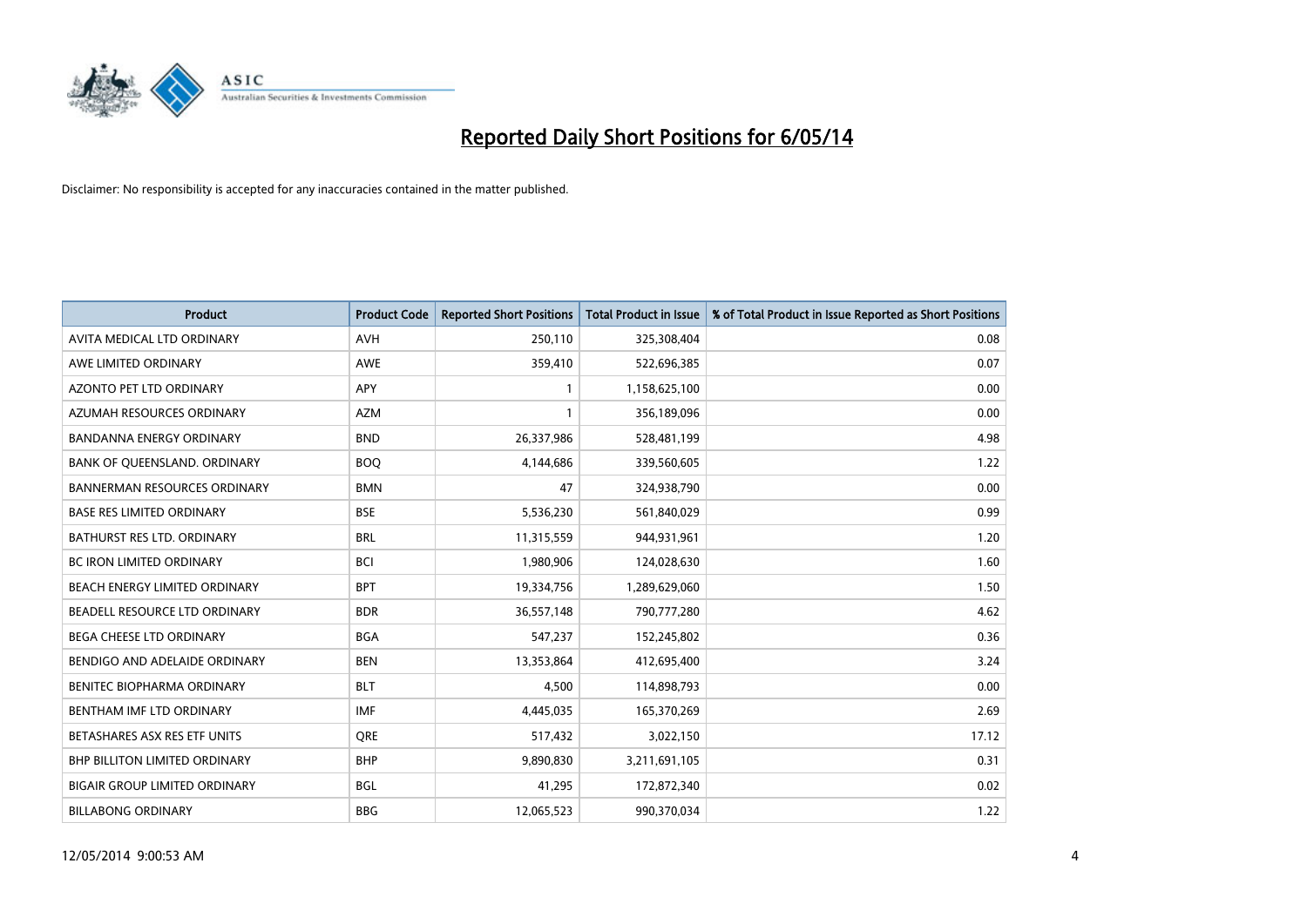

| <b>Product</b>                         | <b>Product Code</b> | <b>Reported Short Positions</b> | <b>Total Product in Issue</b> | % of Total Product in Issue Reported as Short Positions |
|----------------------------------------|---------------------|---------------------------------|-------------------------------|---------------------------------------------------------|
| <b>BIONOMICS LIMITED ORDINARY</b>      | <b>BNO</b>          | 129,810                         | 417,331,567                   | 0.03                                                    |
| BIRIMIAN GOLD LTD ORDINARY             | <b>BGS</b>          | 1,100,000                       | 824,981,654                   | 0.13                                                    |
| <b>BLACKMORES LIMITED ORDINARY</b>     | <b>BKL</b>          | 6,910                           | 17,113,392                    | 0.04                                                    |
| BLACKTHORN RESOURCES ORD US PROHIBITED | <b>BTR</b>          | 261,528                         | 164,285,950                   | 0.16                                                    |
| <b>BLUESCOPE STEEL LTD ORDINARY</b>    | <b>BSL</b>          | 6,225,653                       | 558,848,896                   | 1.11                                                    |
| <b>BOART LONGYEAR ORDINARY</b>         | <b>BLY</b>          | 44,977,613                      | 461,163,412                   | 9.75                                                    |
| <b>BORAL LIMITED, ORDINARY</b>         | <b>BLD</b>          | 21,798,040                      | 782,736,249                   | 2.78                                                    |
| <b>BRADKEN LIMITED ORDINARY</b>        | <b>BKN</b>          | 16,844,734                      | 171,027,249                   | 9.85                                                    |
| <b>BRAMBLES LIMITED ORDINARY</b>       | <b>BXB</b>          | 1,690,932                       | 1,562,894,583                 | 0.11                                                    |
| BREVILLE GROUP LTD ORDINARY            | <b>BRG</b>          | 2,131,071                       | 130,095,322                   | 1.64                                                    |
| <b>BRICKWORKS LIMITED ORDINARY</b>     | <b>BKW</b>          | 30,553                          | 148,038,996                   | 0.02                                                    |
| BROCKMAN MINING LTD ORDINARY           | <b>BCK</b>          | 36                              | 8,381,982,131                 | 0.00                                                    |
| BT INVESTMENT MNGMNT ORDINARY          | <b>BTT</b>          | 612,852                         | 282,727,073                   | 0.22                                                    |
| <b>BURU ENERGY ORDINARY</b>            | <b>BRU</b>          | 14,555,428                      | 298,505,530                   | 4.88                                                    |
| <b>BWP TRUST ORDINARY UNITS</b>        | <b>BWP</b>          | 7,855,526                       | 634,395,195                   | 1.24                                                    |
| <b>CABCHARGE AUSTRALIA ORDINARY</b>    | CAB                 | 8,825,201                       | 120,430,683                   | 7.33                                                    |
| CALTEX AUSTRALIA ORDINARY              | <b>CTX</b>          | 1,204,765                       | 270,000,000                   | 0.45                                                    |
| CAPITOL HEALTH ORDINARY                | <b>CAJ</b>          | 296,363                         | 431,180,115                   | 0.07                                                    |
| <b>CARBINE RESOURCES ORDINARY</b>      | <b>CRB</b>          | 20,000                          | 140,017,394                   | 0.01                                                    |
| CARDNO LIMITED ORDINARY                | CDD                 | 6,421,613                       | 162,093,266                   | 3.96                                                    |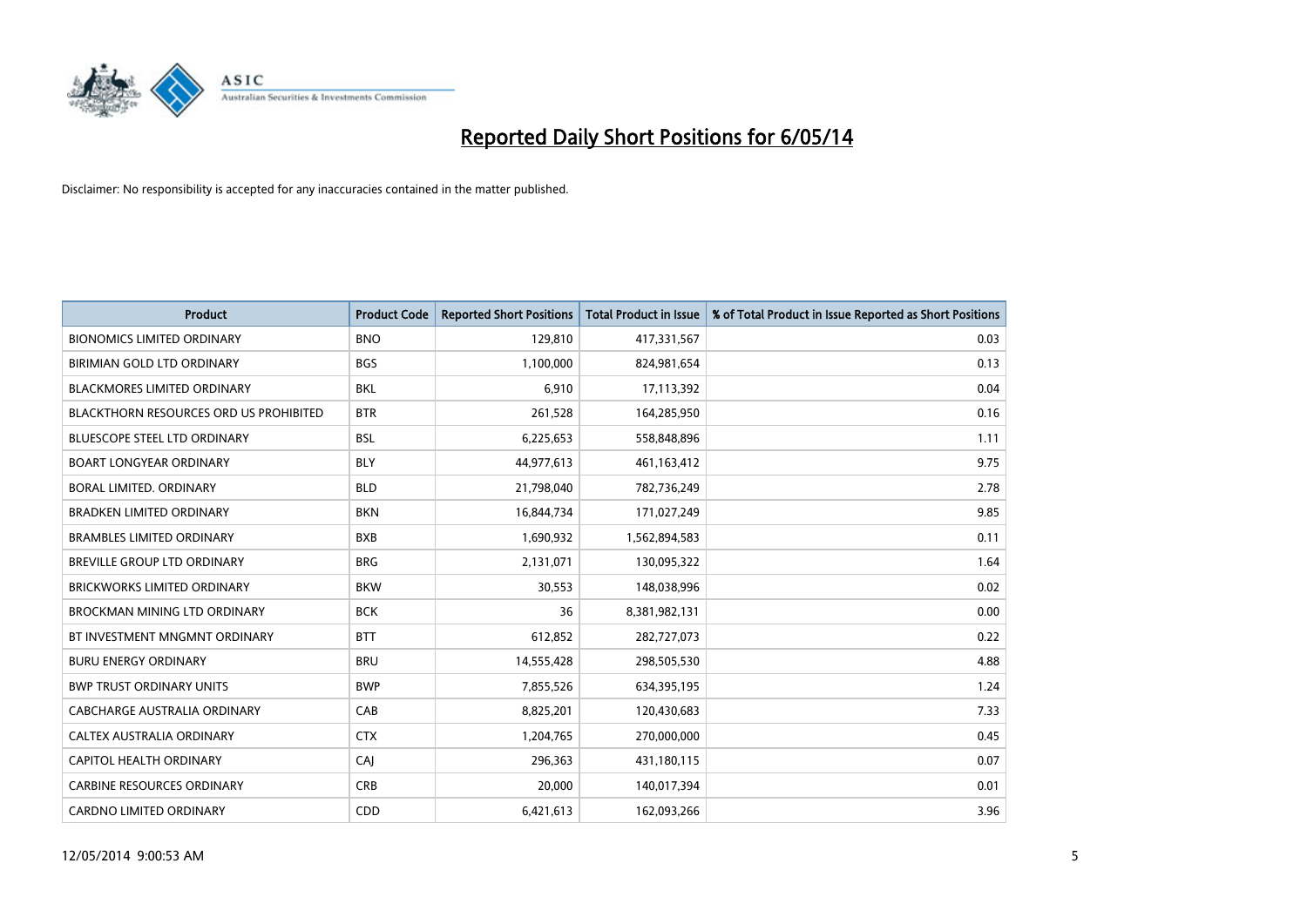

| <b>Product</b>                          | <b>Product Code</b> | <b>Reported Short Positions</b> | <b>Total Product in Issue</b> | % of Total Product in Issue Reported as Short Positions |
|-----------------------------------------|---------------------|---------------------------------|-------------------------------|---------------------------------------------------------|
| <b>CARINDALE PROPERTY UNIT</b>          | <b>CDP</b>          | 92                              | 70,000,000                    | 0.00                                                    |
| CARNARVON PETROLEUM ORDINARY            | <b>CVN</b>          | 734                             | 986,565,952                   | 0.00                                                    |
| CARSALES.COM LTD ORDINARY               | <b>CRZ</b>          | 7,213,138                       | 237,803,965                   | 3.03                                                    |
| CASH CONVERTERS ORDINARY                | CCV                 | 11,369,247                      | 428,886,124                   | 2.65                                                    |
| CEDAR WOODS PROP. ORDINARY              | <b>CWP</b>          | 18,886                          | 73,914,844                    | 0.03                                                    |
| CENTRAL PETROLEUM ORDINARY              | <b>CTP</b>          | 513,953                         | 348,718,957                   | 0.15                                                    |
| CFS RETAIL TRUST GRP STAPLED SECURITIES | <b>CFX</b>          | 69,126,251                      | 3,018,050,810                 | 2.29                                                    |
| CHALLENGER DIV.PRO. STAPLED UNITS       | <b>CDI</b>          | 12,628                          | 214,101,013                   | 0.01                                                    |
| <b>CHALLENGER LIMITED ORDINARY</b>      | <b>CGF</b>          | 1,105,496                       | 530,862,585                   | 0.21                                                    |
| CHANDLER MACLEOD LTD ORDINARY           | <b>CMG</b>          | $\mathbf{1}$                    | 547,985,086                   | 0.00                                                    |
| CHARTER HALL GROUP STAPLED US PROHIBIT. | <b>CHC</b>          | 278,869                         | 347,925,558                   | 0.08                                                    |
| <b>CHARTER HALL RETAIL UNITS</b>        | <b>CQR</b>          | 11,959,832                      | 369,040,750                   | 3.24                                                    |
| <b>CHORUS LIMITED ORDINARY</b>          | <b>CNU</b>          | 41,079                          | 396,369,767                   | 0.01                                                    |
| CITIGOLD CORP LTD ORDINARY              | <b>CTO</b>          | 153,427                         | 1,495,764,906                 | 0.01                                                    |
| COAL OF AFRICA LTD ORDINARY             | <b>CZA</b>          | 426                             | 1,048,368,613                 | 0.00                                                    |
| <b>COALSPUR MINES LTD ORDINARY</b>      | <b>CPL</b>          | 6,160,944                       | 641,394,435                   | 0.96                                                    |
| <b>COBAR CONSOLIDATED ORDINARY</b>      | CCU                 | 100,000                         | 329,715,353                   | 0.03                                                    |
| COCA-COLA AMATIL ORDINARY               | <b>CCL</b>          | 14,956,142                      | 763,590,249                   | 1.96                                                    |
| <b>COCHLEAR LIMITED ORDINARY</b>        | <b>COH</b>          | 9,553,187                       | 57,062,020                    | 16.74                                                   |
| COCKATOO COAL ORDINARY                  | <b>COK</b>          | 167,987                         | 4,560,196,928                 | 0.00                                                    |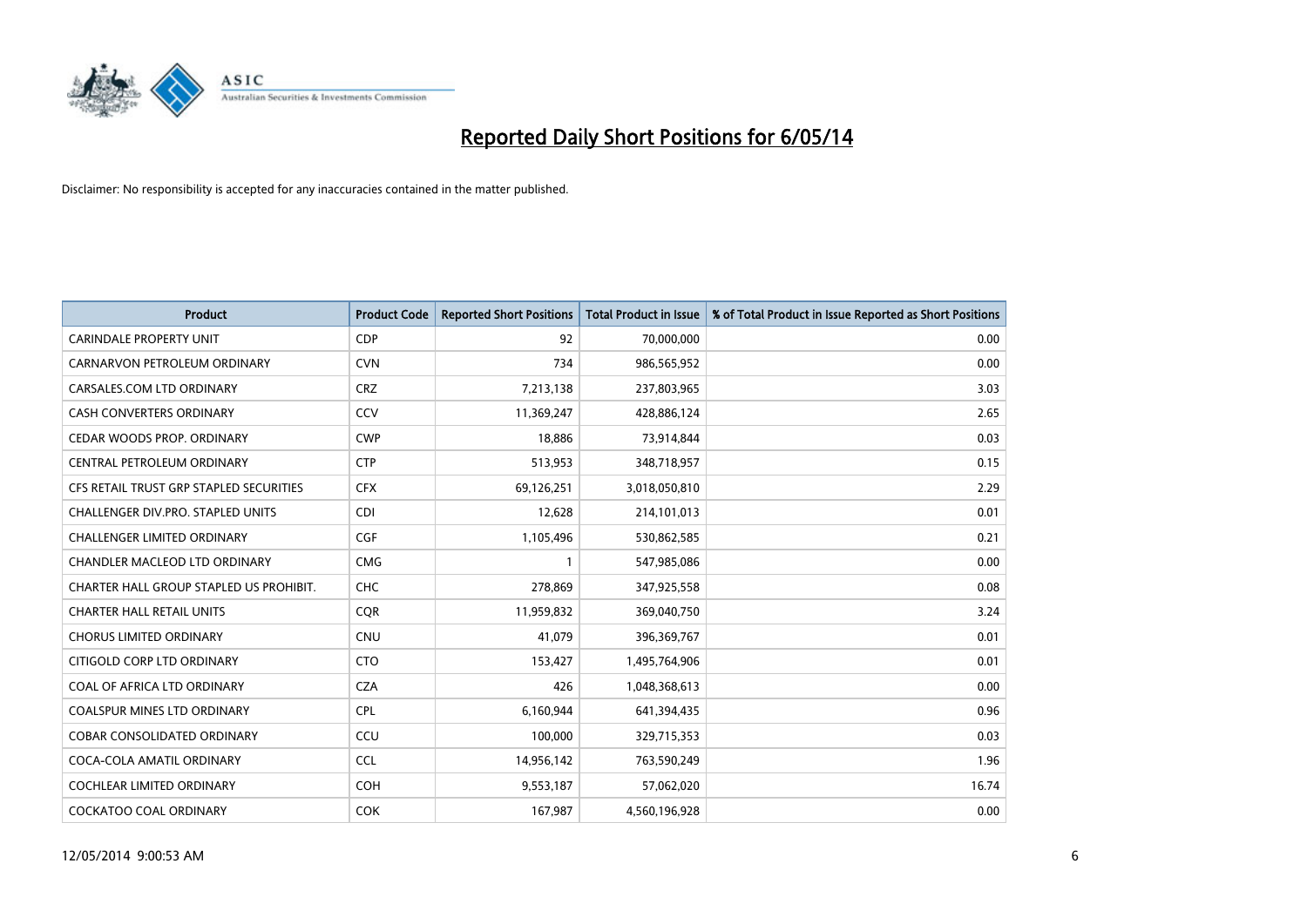

| <b>Product</b>                          | <b>Product Code</b> | <b>Reported Short Positions</b> | <b>Total Product in Issue</b> | % of Total Product in Issue Reported as Short Positions |
|-----------------------------------------|---------------------|---------------------------------|-------------------------------|---------------------------------------------------------|
| <b>CODAN LIMITED ORDINARY</b>           | <b>CDA</b>          | 695,921                         | 176,969,924                   | 0.39                                                    |
| COFFEY INTERNATIONAL ORDINARY           | <b>COF</b>          | 1,917                           | 255,833,165                   | 0.00                                                    |
| <b>COLLECTION HOUSE ORDINARY</b>        | <b>CLH</b>          | 2,156,474                       | 129,717,785                   | 1.66                                                    |
| <b>COLLINS FOODS LTD ORDINARY</b>       | <b>CKF</b>          | 22,556                          | 93,000,003                    | 0.02                                                    |
| COMMONWEALTH BANK, ORDINARY             | <b>CBA</b>          | 8,679,618                       | 1,621,319,194                 | 0.54                                                    |
| <b>COMPASS RESOURCES ORDINARY</b>       | <b>CMR</b>          | 7,472                           | 1,403,744,100                 | 0.00                                                    |
| <b>COMPUTERSHARE LTD ORDINARY</b>       | <b>CPU</b>          | 11,794,934                      | 556,203,079                   | 2.12                                                    |
| <b>COOPER ENERGY LTD ORDINARY</b>       | <b>COE</b>          | 2,299                           | 329,235,509                   | 0.00                                                    |
| <b>CORP TRAVEL LIMITED ORDINARY</b>     | <b>CTD</b>          | 95,917                          | 89,890,762                    | 0.11                                                    |
| COVER-MORE GRP LTD ORDINARY             | <b>CVO</b>          | 2,875,626                       | 317,750,000                   | 0.90                                                    |
| <b>CREDIT CORP GROUP ORDINARY</b>       | <b>CCP</b>          | 343,940                         | 46,131,882                    | 0.75                                                    |
| <b>CROMWELL PROP STAPLED SECURITIES</b> | <b>CMW</b>          | 15,369,289                      | 1,724,697,156                 | 0.89                                                    |
| <b>CROWE HORWATH AUS ORDINARY</b>       | <b>CRH</b>          | 872,818                         | 273,005,429                   | 0.32                                                    |
| <b>CROWN RESORTS LTD ORDINARY</b>       | <b>CWN</b>          | 2,148,149                       | 728,394,185                   | 0.29                                                    |
| <b>CSG LIMITED ORDINARY</b>             | CSV                 | 164,602                         | 278,973,075                   | 0.06                                                    |
| <b>CSL LIMITED ORDINARY</b>             | <b>CSL</b>          | 823,798                         | 480,673,173                   | 0.17                                                    |
| <b>CSR LIMITED ORDINARY</b>             | <b>CSR</b>          | 13,714,103                      | 506,000,315                   | 2.71                                                    |
| <b>CUDECO LIMITED ORDINARY</b>          | CDU                 | 8,950,748                       | 234,583,408                   | 3.82                                                    |
| DART ENERGY LTD ORDINARY                | <b>DTE</b>          | 9,597,586                       | 1,108,752,733                 | 0.87                                                    |
| DATA#3 LIMITED ORDINARY                 | <b>DTL</b>          | 195,903                         | 153,974,950                   | 0.13                                                    |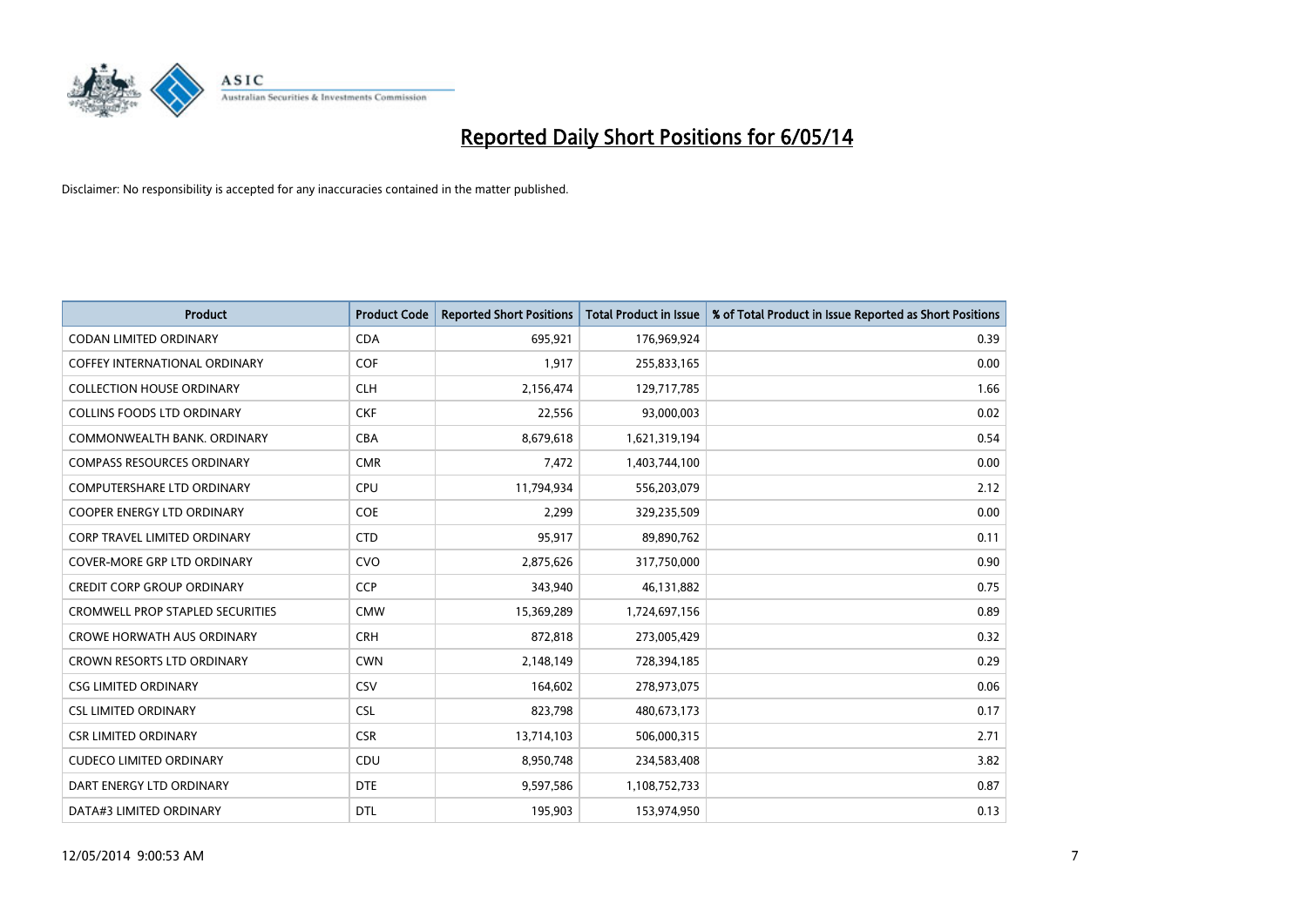

| <b>Product</b>                       | <b>Product Code</b> | <b>Reported Short Positions</b> | <b>Total Product in Issue</b> | % of Total Product in Issue Reported as Short Positions |
|--------------------------------------|---------------------|---------------------------------|-------------------------------|---------------------------------------------------------|
| DAVID JONES LIMITED ORDINARY         | <b>DJS</b>          | 16,757,665                      | 537,137,845                   | 3.12                                                    |
| <b>DECMIL GROUP LIMITED ORDINARY</b> | <b>DCG</b>          | 1,760,180                       | 168,657,794                   | 1.04                                                    |
| DEEP YELLOW LIMITED ORDINARY         | <b>DYL</b>          | 840                             | 1,617,041,367                 | 0.00                                                    |
| DEXUS PROPERTY GROUP STAPLED UNITS   | <b>DXS</b>          | 10,017,570                      | 5,433,110,810                 | 0.18                                                    |
| DICK SMITH HLDGS ORDINARY            | <b>DSH</b>          | 14,387,712                      | 236,511,364                   | 6.08                                                    |
| DISCOVERY METALS LTD ORDINARY        | <b>DML</b>          | 1,891,610                       | 560,034,418                   | 0.34                                                    |
| DOMINO PIZZA ENTERPR ORDINARY        | <b>DMP</b>          | 1,873,776                       | 85,915,713                    | 2.18                                                    |
| DONACO INTERNATIONAL ORDINARY        | <b>DNA</b>          | 1,632,764                       | 430,516,312                   | 0.38                                                    |
| DOWNER EDI LIMITED ORDINARY          | <b>DOW</b>          | 15,034,900                      | 435,399,975                   | 3.45                                                    |
| DRAGON MINING LTD ORDINARY           | <b>DRA</b>          | 147                             | 88,840,613                    | 0.00                                                    |
| DRILLSEARCH ENERGY ORDINARY          | <b>DLS</b>          | 13,570,671                      | 432,965,895                   | 3.13                                                    |
| DUET GROUP STAPLED US PROHIBIT.      | <b>DUE</b>          | 12,867,201                      | 1,317,809,323                 | 0.98                                                    |
| DULUXGROUP LIMITED ORDINARY          | <b>DLX</b>          | 2,067,023                       | 381,093,950                   | 0.54                                                    |
| <b>DWS LTD ORDINARY</b>              | <b>DWS</b>          | 6,450                           | 132,362,763                   | 0.00                                                    |
| ECHO ENTERTAINMENT ORDINARY          | <b>EGP</b>          | 37,647,492                      | 825,672,730                   | 4.56                                                    |
| ELDERS LIMITED ORDINARY              | <b>ELD</b>          | 19,715,545                      | 455,013,329                   | 4.33                                                    |
| ELEMENTAL MINERALS ORDINARY          | <b>ELM</b>          | 170,287                         | 303,263,391                   | 0.06                                                    |
| <b>EMECO HOLDINGS ORDINARY</b>       | <b>EHL</b>          | 13,648,432                      | 599,675,707                   | 2.28                                                    |
| <b>ENDEAVOUR MIN CORP CDI 1:1</b>    | <b>EVR</b>          | 31,265                          | 59,800,104                    | 0.05                                                    |
| <b>ENERGY RESOURCES ORDINARY 'A'</b> | <b>ERA</b>          | 8,659,324                       | 517,725,062                   | 1.67                                                    |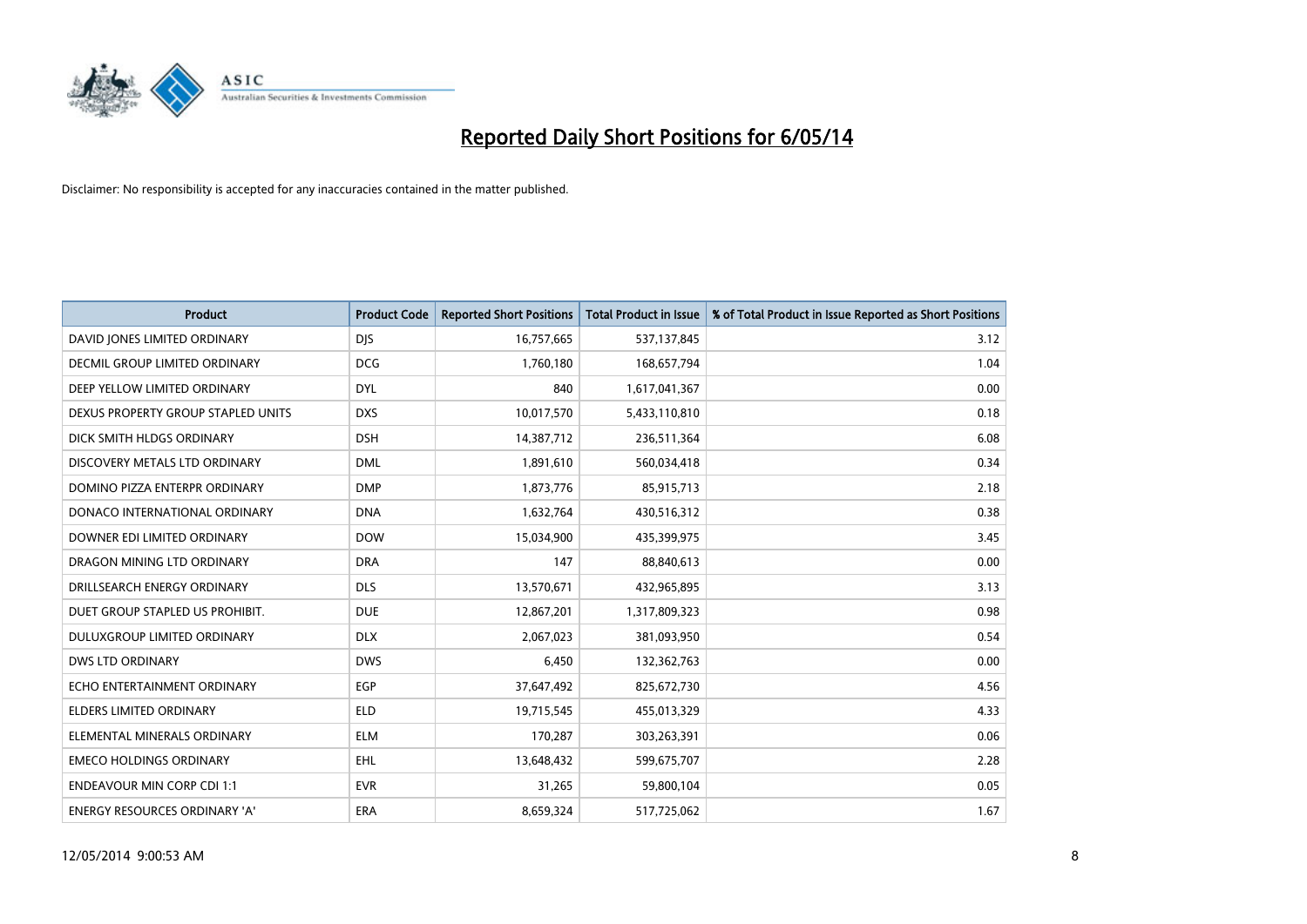

| <b>Product</b>                         | <b>Product Code</b> | <b>Reported Short Positions</b> | <b>Total Product in Issue</b> | % of Total Product in Issue Reported as Short Positions |
|----------------------------------------|---------------------|---------------------------------|-------------------------------|---------------------------------------------------------|
| <b>ENERGY WORLD CORPOR, ORDINARY</b>   | <b>EWC</b>          | 43,576,040                      | 1,734,166,672                 | 2.51                                                    |
| ENVESTRA LIMITED ORDINARY              | <b>ENV</b>          | 898,986                         | 1,796,808,474                 | 0.05                                                    |
| EQUATORIAL RES LTD ORDINARY            | EQX                 | 182                             | 122,185,353                   | 0.00                                                    |
| EQUITY TRUSTEES ORDINARY               | EQT                 | 56,648                          | 14,600,582                    | 0.39                                                    |
| ERM POWER LIMITED ORDINARY             | EPW                 | 307,220                         | 239,269,727                   | 0.13                                                    |
| ETHANE PIPELINE STAPLED SECURITIES     | <b>EPX</b>          | 15,032                          | 69,302,275                    | 0.02                                                    |
| EVOLUTION MINING LTD ORDINARY          | <b>EVN</b>          | 28,210,449                      | 709,989,453                   | 3.97                                                    |
| FAIRFAX MEDIA LTD ORDINARY             | FXJ                 | 76,936,022                      | 2,351,955,725                 | 3.27                                                    |
| <b>FANTASTIC HOLDINGS ORDINARY</b>     | <b>FAN</b>          | 18,891                          | 103,068,398                   | 0.02                                                    |
| <b>FAR LTD ORDINARY</b>                | <b>FAR</b>          | 23,660,783                      | 2,499,846,742                 | 0.95                                                    |
| FEDERATION CNTRES ORD/UNIT STAPLED SEC | FDC                 | 2,534,747                       | 1,427,641,565                 | 0.18                                                    |
| <b>FINBAR GROUP LIMITED ORDINARY</b>   | <b>FRI</b>          | 1,021                           | 227,018,204                   | 0.00                                                    |
| FISHER & PAYKEL H. ORDINARY            | <b>FPH</b>          | 1,179,017                       | 551,121,498                   | 0.21                                                    |
| FLEETWOOD CORP ORDINARY                | <b>FWD</b>          | 2,353,315                       | 60,581,211                    | 3.88                                                    |
| FLETCHER BUILDING ORDINARY             | <b>FBU</b>          | 1,202,513                       | 687,854,788                   | 0.17                                                    |
| FLEXIGROUP LIMITED ORDINARY            | <b>FXL</b>          | 2,354,624                       | 304,096,060                   | 0.77                                                    |
| FLIGHT CENTRE TRAVEL ORDINARY          | <b>FLT</b>          | 6,038,236                       | 100,562,587                   | 6.00                                                    |
| FLINDERS MINES LTD ORDINARY            | <b>FMS</b>          | 18,948,084                      | 2,400,995,602                 | 0.79                                                    |
| <b>FOCUS MINERALS LTD ORDINARY</b>     | <b>FML</b>          | 1,936,223                       | 9,137,375,877                 | 0.02                                                    |
| FONTERRA SHARE FUND ORDINARY UNITS     | FSF                 | 33                              | 106,913,918                   | 0.00                                                    |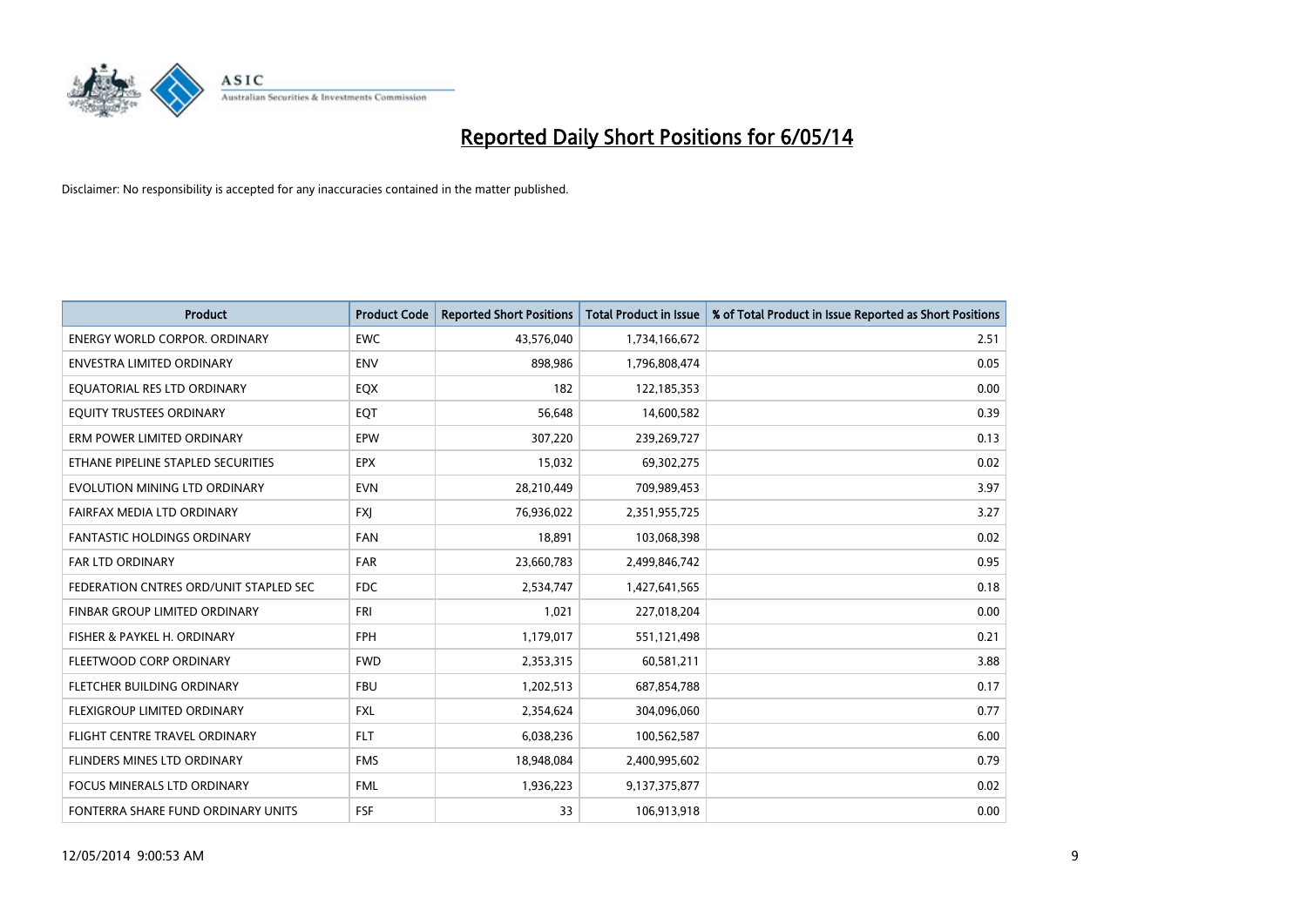

| <b>Product</b>                             | <b>Product Code</b> | <b>Reported Short Positions</b> | <b>Total Product in Issue</b> | % of Total Product in Issue Reported as Short Positions |
|--------------------------------------------|---------------------|---------------------------------|-------------------------------|---------------------------------------------------------|
| <b>FORGE GROUP LIMITED ORDINARY</b>        | FGE                 | 2,454,173                       | 86,169,014                    | 2.85                                                    |
| FORTESCUE METALS GRP ORDINARY              | <b>FMG</b>          | 169,766,306                     | 3,113,798,151                 | 5.45                                                    |
| FREEDOM FOOD LTD ORDINARY                  | <b>FNP</b>          | 10,000                          | 149,995,372                   | 0.01                                                    |
| FREELANCER LTD ORDINARY                    | <b>FLN</b>          | 101,641                         | 436,500,000                   | 0.02                                                    |
| <b>G.U.D. HOLDINGS ORDINARY</b>            | GUD                 | 2,585,420                       | 71,066,740                    | 3.64                                                    |
| <b>G8 EDUCATION LIMITED ORDINARY</b>       | <b>GEM</b>          | 9,984,195                       | 326,267,357                   | 3.06                                                    |
| <b>GALAXY RESOURCES ORDINARY</b>           | GXY                 | 329,458                         | 1,027,073,389                 | 0.03                                                    |
| <b>GBST HOLDINGS., ORDINARY</b>            | <b>GBT</b>          | 10,547                          | 66,561,725                    | 0.02                                                    |
| <b>GDI PROPERTY GRP STAPLED SECURITIES</b> | <b>GDI</b>          | 2,486                           | 567,575,025                   | 0.00                                                    |
| <b>GENETIC TECHNOLOGIES ORDINARY</b>       | <b>GTG</b>          | 2,192,670                       | 664,769,002                   | 0.33                                                    |
| <b>GEODYNAMICS LIMITED ORDINARY</b>        | GDY                 | 819                             | 435,880,130                   | 0.00                                                    |
| GI DYNAMICS, INC CDI US PROHIBITED         | GID                 | 1,337,292                       | 398,231,465                   | 0.34                                                    |
| <b>GINDALBIE METALS LTD ORDINARY</b>       | <b>GBG</b>          | 38,852,331                      | 1,493,660,842                 | 2.60                                                    |
| <b>GOODMAN FIELDER, ORDINARY</b>           | GFF                 | 31,762,889                      | 1,955,559,207                 | 1.62                                                    |
| <b>GOODMAN GROUP STAPLED</b>               | <b>GMG</b>          | 6,145,553                       | 1,727,685,976                 | 0.36                                                    |
| <b>GPT GROUP STAPLED SEC.</b>              | <b>GPT</b>          | 8,516,555                       | 1,685,460,955                 | 0.51                                                    |
| <b>GRAINCORP LIMITED A CLASS ORDINARY</b>  | <b>GNC</b>          | 5,814,406                       | 228,855,628                   | 2.54                                                    |
| <b>GRANGE RESOURCES. ORDINARY</b>          | GRR                 | 4,888,276                       | 1,157,097,869                 | 0.42                                                    |
| <b>GREENCROSS LIMITED ORDINARY</b>         | GXL                 | 15,585                          | 90,893,174                    | 0.02                                                    |
| <b>GREENLAND MIN EN LTD ORDINARY</b>       | GGG                 | 3,700,299                       | 575,497,356                   | 0.64                                                    |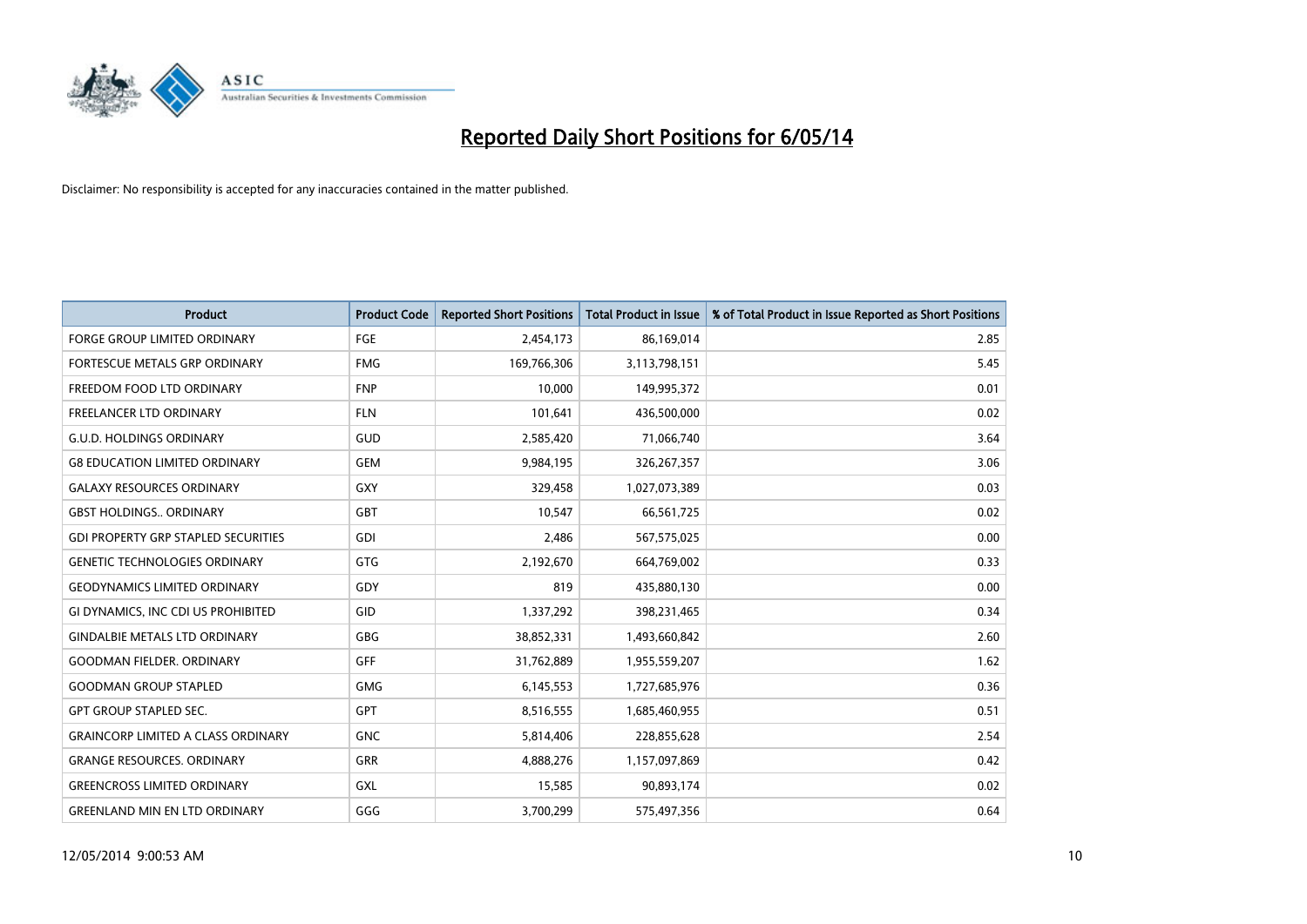

| <b>Product</b>                                   | <b>Product Code</b> | <b>Reported Short Positions</b> | <b>Total Product in Issue</b> | % of Total Product in Issue Reported as Short Positions |
|--------------------------------------------------|---------------------|---------------------------------|-------------------------------|---------------------------------------------------------|
| <b>GROWTHPOINT PROPERTY ORD/UNIT STAPLED SEC</b> | GOZ                 | 1,340,488                       | 488,029,437                   | 0.27                                                    |
| <b>GRYPHON MINERALS LTD ORDINARY</b>             | GRY                 | 3,856,288                       | 401,011,505                   | 0.96                                                    |
| <b>GUILDFORD COAL LTD ORDINARY</b>               | <b>GUF</b>          | 6,652,029                       | 761,857,020                   | 0.87                                                    |
| <b>GWA GROUP LTD ORDINARY</b>                    | <b>GWA</b>          | 11,020,459                      | 306,533,770                   | 3.60                                                    |
| HARVEY NORMAN ORDINARY                           | <b>HVN</b>          | 62,759,325                      | 1,062,316,784                 | 5.91                                                    |
| <b>HENDERSON GROUP CDI 1:1</b>                   | <b>HGG</b>          | 1,795,050                       | 655,128,628                   | 0.27                                                    |
| HFA HOLDINGS LIMITED ORDINARY                    | <b>HFA</b>          | 3.809                           | 118,738,157                   | 0.00                                                    |
| <b>HIGHLANDS PACIFIC ORDINARY</b>                | <b>HIG</b>          | 3,153                           | 854,261,346                   | 0.00                                                    |
| HILLGROVE RES LTD ORDINARY                       | <b>HGO</b>          | 794,270                         | 1,180,889,221                 | 0.07                                                    |
| <b>HILLS LTD ORDINARY</b>                        | <b>HIL</b>          | 530,446                         | 235, 173, 156                 | 0.23                                                    |
| HORIZON OIL LIMITED ORDINARY                     | <b>HZN</b>          | 99,984,481                      | 1,301,147,932                 | 7.68                                                    |
| HOT CHILI LTD ORDINARY                           | HCH                 | 1,000                           | 347,732,196                   | 0.00                                                    |
| <b>HOTEL PROPERTY STAPLED</b>                    | <b>HPI</b>          | 77,757                          | 132,870,000                   | 0.06                                                    |
| <b>IBUY GROUP LTD ORDINARY</b>                   | <b>IBY</b>          | 2,650,100                       | 417,609,313                   | 0.63                                                    |
| <b>ICAR ASIA LTD ORDINARY</b>                    | ICO                 | 30,645                          | 121,889,834                   | 0.03                                                    |
| <b>ICON ENERGY LIMITED ORDINARY</b>              | <b>ICN</b>          | 27,075                          | 615,774,351                   | 0.00                                                    |
| <b>IINET LIMITED ORDINARY</b>                    | <b>IIN</b>          | 3,306,242                       | 161,238,847                   | 2.05                                                    |
| ILUKA RESOURCES ORDINARY                         | ILU                 | 39,508,242                      | 418,700,517                   | 9.44                                                    |
| <b>IMDEX LIMITED ORDINARY</b>                    | <b>IMD</b>          | 4,524,233                       | 212,110,367                   | 2.13                                                    |
| <b>INCITEC PIVOT ORDINARY</b>                    | IPL                 | 20,217,160                      | 1,644,919,097                 | 1.23                                                    |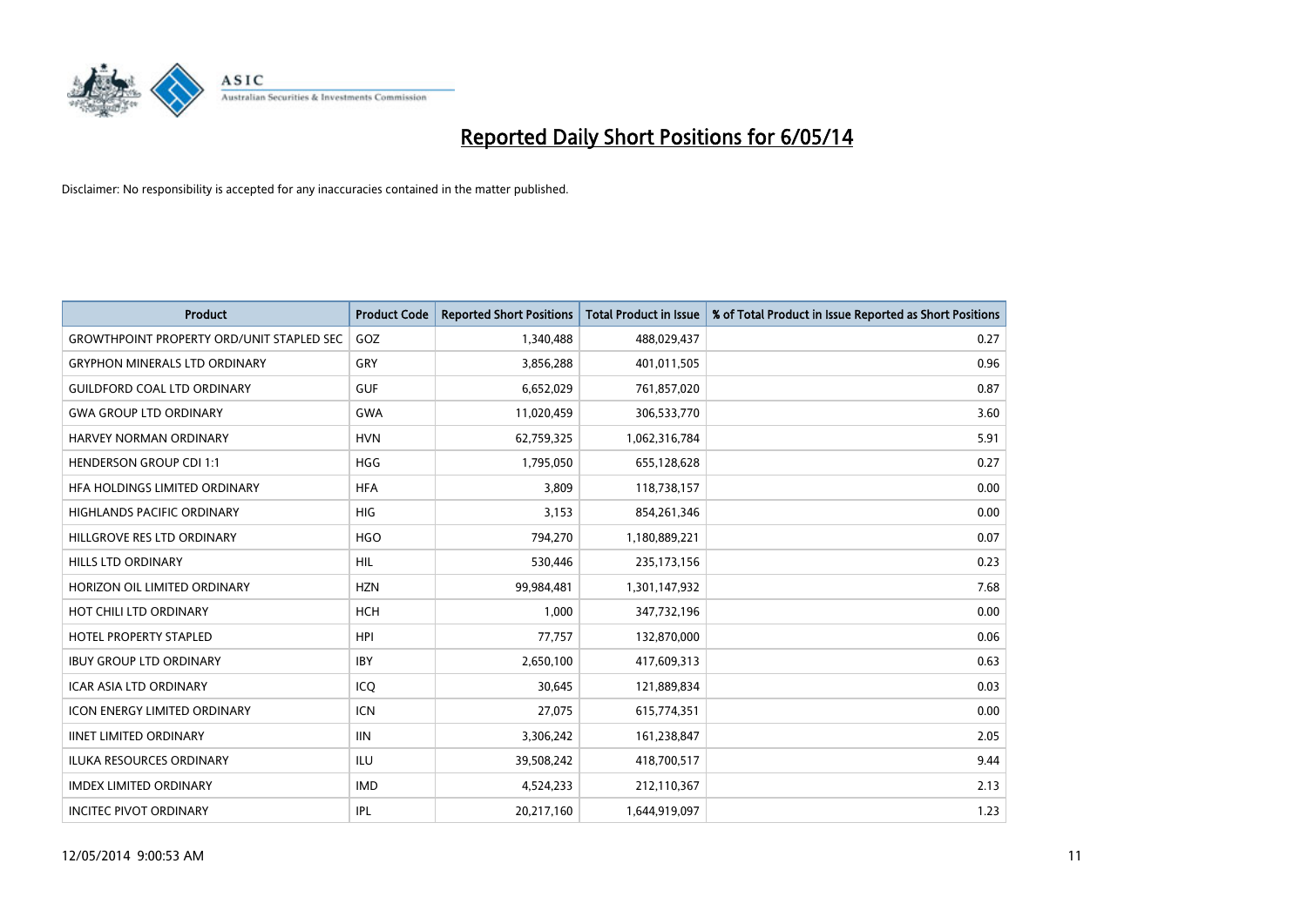

| <b>Product</b>                                  | <b>Product Code</b> | <b>Reported Short Positions</b> | <b>Total Product in Issue</b> | % of Total Product in Issue Reported as Short Positions |
|-------------------------------------------------|---------------------|---------------------------------|-------------------------------|---------------------------------------------------------|
| <b>INDEPENDENCE GROUP ORDINARY</b>              | <b>IGO</b>          | 528,213                         | 233,323,905                   | 0.23                                                    |
| INDOCHINE MINING LTD ORDINARY                   | <b>IDC</b>          | 18,008                          | 1,003,497,126                 | 0.00                                                    |
| <b>INDOPHIL RESOURCES ORDINARY</b>              | <b>IRN</b>          | 293,683                         | 1,203,146,194                 | 0.02                                                    |
| <b>INDUSTRIA REIT STAPLED</b>                   | <b>IDR</b>          | 54,677                          | 125,000,001                   | 0.04                                                    |
| <b>INFIGEN ENERGY STAPLED SECURITIES</b>        | <b>IFN</b>          | 2,972,847                       | 764,993,434                   | 0.39                                                    |
| INGENIA GROUP STAPLED SECURITIES                | <b>INA</b>          | 1,064,290                       | 676,240,232                   | 0.16                                                    |
| INSURANCE AUSTRALIA ORDINARY                    | IAG                 | 22,834,417                      | 2,341,618,048                 | 0.98                                                    |
| <b>INTREPID MINES ORDINARY</b>                  | <b>IAU</b>          | 17,307,634                      | 556,764,680                   | 3.11                                                    |
| INVESTA OFFICE FUND STAPLED SECURITIES          | <b>IOF</b>          | 552,725                         | 614,047,458                   | 0.09                                                    |
| <b>INVOCARE LIMITED ORDINARY</b>                | IVC                 | 4,153,714                       | 110,030,298                   | 3.78                                                    |
| <b>IOOF HOLDINGS LTD ORDINARY</b>               | IFL                 | 2,253,589                       | 232,118,034                   | 0.97                                                    |
| <b>IPROPERTY GROUP LTD ORDINARY</b>             | <b>IPP</b>          | 871,692                         | 181,579,840                   | 0.48                                                    |
| <b>IRESS LIMITED ORDINARY</b>                   | <b>IRE</b>          | 1,221,345                       | 158,585,126                   | 0.77                                                    |
| <b>IRON ORE HOLDINGS ORDINARY</b>               | <b>IOH</b>          | 26.197                          | 161,174,005                   | 0.02                                                    |
| <b>ISELECT LTD ORDINARY</b>                     | <b>ISU</b>          | 381,727                         | 260,889,894                   | 0.15                                                    |
| <b>JAMES HARDIE INDUST CHESS DEPOSITARY INT</b> | <b>IHX</b>          | 5,060,349                       | 445,037,502                   | 1.14                                                    |
| <b>JAPARA HEALTHCARE LT ORDINARY</b>            | <b>IHC</b>          | 3,886,029                       | 262,500,000                   | 1.48                                                    |
| <b>JB HI-FI LIMITED ORDINARY</b>                | <b>JBH</b>          | 11,008,292                      | 100,385,400                   | 10.97                                                   |
| <b>KAGARA LTD ORDINARY</b>                      | KZL                 | 3,349,855                       | 798,953,117                   | 0.42                                                    |
| KAROON GAS AUSTRALIA ORDINARY                   | <b>KAR</b>          | 15,840,988                      | 255,841,581                   | 6.19                                                    |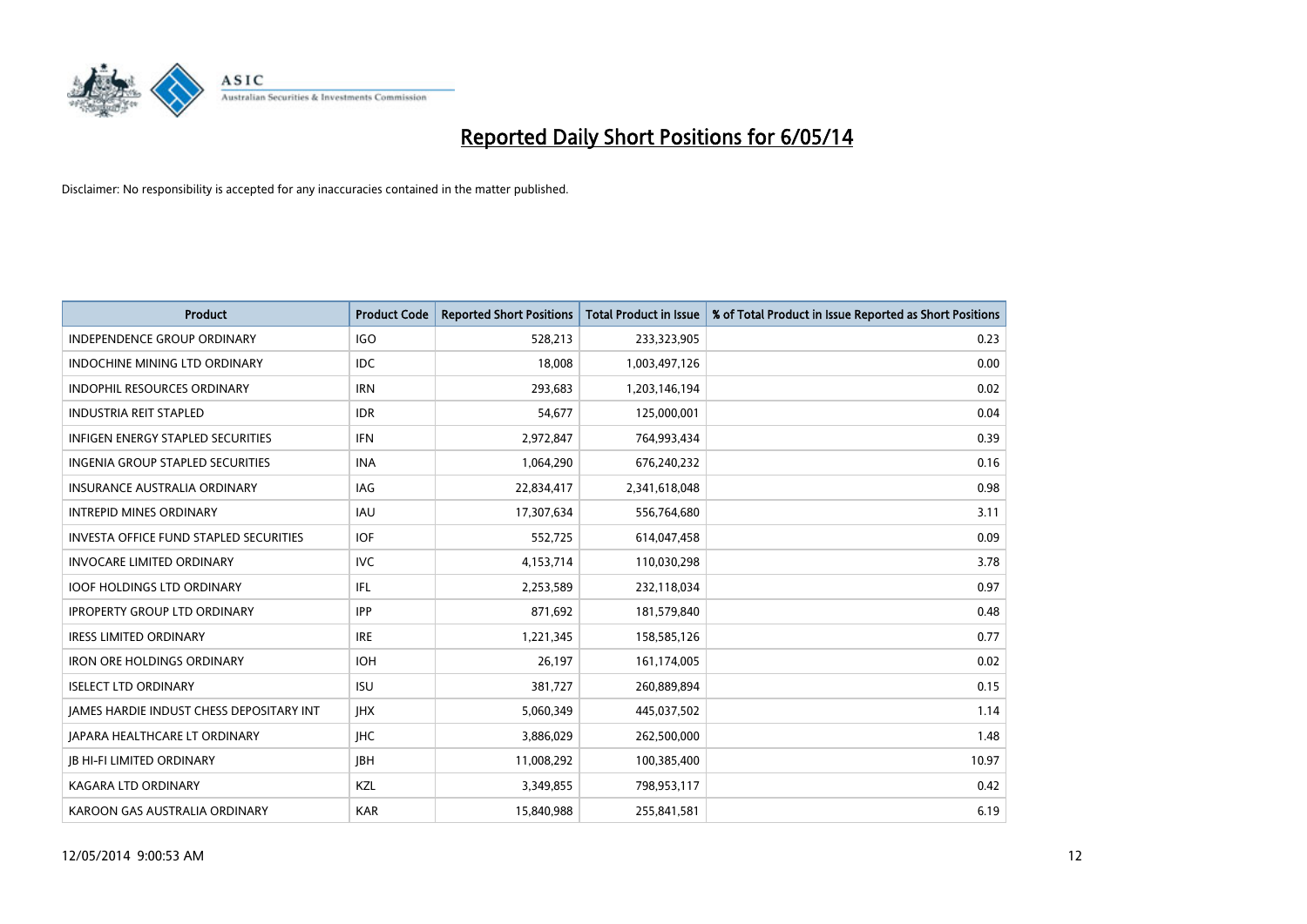

| <b>Product</b>                        | <b>Product Code</b> | <b>Reported Short Positions</b> | <b>Total Product in Issue</b> | % of Total Product in Issue Reported as Short Positions |
|---------------------------------------|---------------------|---------------------------------|-------------------------------|---------------------------------------------------------|
| KATHMANDU HOLD LTD ORDINARY           | <b>KMD</b>          | 298,841                         | 200,473,338                   | 0.15                                                    |
| <b>KBL MINING LIMITED ORDINARY</b>    | KBL                 | 1,820                           | 393,535,629                   | 0.00                                                    |
| KINGSGATE CONSOLID, ORDINARY          | <b>KCN</b>          | 6,782,974                       | 223,584,937                   | 3.03                                                    |
| KINGSROSE MINING LTD ORDINARY         | <b>KRM</b>          | 289,378                         | 358,611,493                   | 0.08                                                    |
| LEIGHTON HOLDINGS ORDINARY            | LEI                 | 11,973,786                      | 127, 163, 758                 | 9.42                                                    |
| LEND LEASE GROUP UNIT/ORD STAPLED     | <b>LLC</b>          | 4,593,795                       | 577,475,833                   | 0.80                                                    |
| LIQUEFIED NATURAL ORDINARY            | <b>LNG</b>          | 466,387                         | 355,979,015                   | 0.13                                                    |
| LONESTAR RESO LTD ORDINARY            | LNR                 | 255,536                         | 697,187,211                   | 0.04                                                    |
| LYCOPODIUM LIMITED ORDINARY           | LYL                 | 1                               | 38,955,103                    | 0.00                                                    |
| <b>LYNAS CORPORATION ORDINARY</b>     | <b>LYC</b>          | 129,253,829                     | 1,961,185,594                 | 6.59                                                    |
| <b>M2 GRP LTD ORDINARY</b>            | <b>MTU</b>          | 16,657,884                      | 180,398,183                   | 9.23                                                    |
| <b>MACA LIMITED ORDINARY</b>          | <b>MLD</b>          | 201,409                         | 202,676,373                   | 0.10                                                    |
| MACMAHON HOLDINGS ORDINARY            | MAH                 | 30,077                          | 1,261,699,966                 | 0.00                                                    |
| MACO ATLAS ROADS GRP ORDINARY STAPLED | <b>MOA</b>          | 5,196,421                       | 487,230,540                   | 1.07                                                    |
| MACQUARIE GROUP LTD ORDINARY          | <b>MQG</b>          | 1,525,037                       | 321,074,750                   | 0.47                                                    |
| MAGELLAN FIN GRP LTD ORDINARY         | <b>MFG</b>          | 2,749,776                       | 158,842,157                   | 1.73                                                    |
| MATRIX C & E LTD ORDINARY             | <b>MCE</b>          | 2,889,427                       | 94,555,428                    | 3.06                                                    |
| <b>MAVERICK DRILLING ORDINARY</b>     | <b>MAD</b>          | 7,955,973                       | 533,885,763                   | 1.49                                                    |
| <b>MAXITRANS INDUSTRIES ORDINARY</b>  | MXI                 | 461,157                         | 185,075,653                   | 0.25                                                    |
| MAYNE PHARMA LTD ORDINARY             | <b>MYX</b>          | 471,408                         | 586,651,477                   | 0.08                                                    |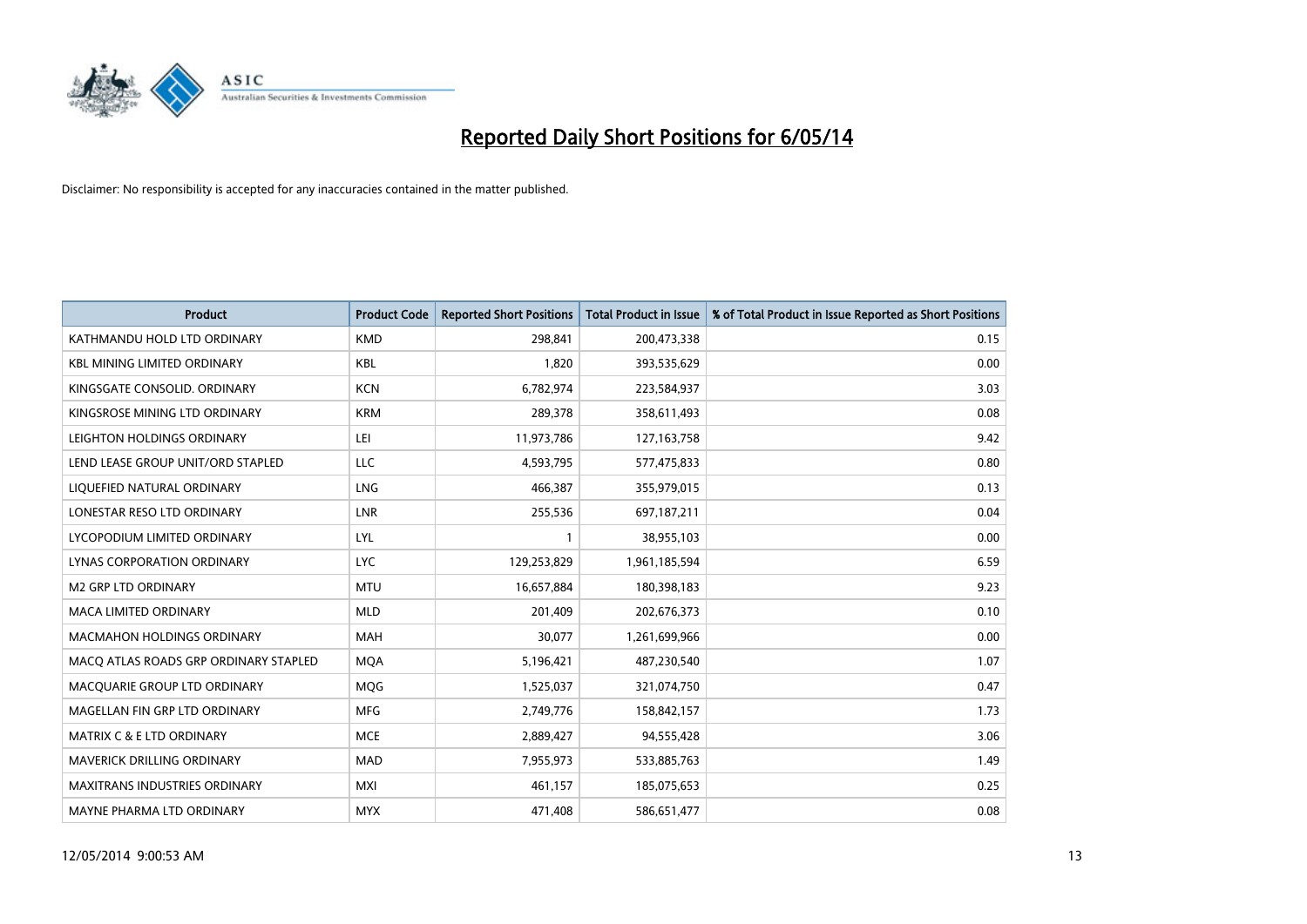

| <b>Product</b>                  | <b>Product Code</b> | <b>Reported Short Positions</b> | <b>Total Product in Issue</b> | % of Total Product in Issue Reported as Short Positions |
|---------------------------------|---------------------|---------------------------------|-------------------------------|---------------------------------------------------------|
| MCMILLAN SHAKESPEARE ORDINARY   | <b>MMS</b>          | 290,974                         | 74,523,965                    | 0.39                                                    |
| <b>MCPHERSON'S LTD ORDINARY</b> | <b>MCP</b>          | 202,547                         | 95,434,645                    | 0.21                                                    |
| MEDUSA MINING LTD ORDINARY      | <b>MML</b>          | 4,510,405                       | 207,794,301                   | 2.17                                                    |
| MELBOURNE IT LIMITED ORDINARY   | <b>MLB</b>          | 2                               | 92,944,392                    | 0.00                                                    |
| <b>MERMAID MARINE ORDINARY</b>  | <b>MRM</b>          | 6,403,318                       | 366,741,299                   | 1.75                                                    |
| MESOBLAST LIMITED ORDINARY      | <b>MSB</b>          | 19,595,336                      | 321,616,694                   | 6.09                                                    |
| METALS X LIMITED ORDINARY       | <b>MLX</b>          | 736,669                         | 1,655,386,110                 | 0.04                                                    |
| METCASH LIMITED ORDINARY        | <b>MTS</b>          | 99,983,074                      | 888,338,048                   | 11.26                                                   |
| MIGHTY RIVER POWER ORDINARY     | <b>MYT</b>          | 3,675,626                       | 1,400,012,517                 | 0.26                                                    |
| MINCOR RESOURCES NL ORDINARY    | <b>MCR</b>          | 63,844                          | 188,208,274                   | 0.03                                                    |
| MINERAL DEPOSITS ORDINARY       | <b>MDL</b>          | 663,418                         | 103,538,786                   | 0.64                                                    |
| MINERAL RESOURCES. ORDINARY     | <b>MIN</b>          | 6,077,112                       | 186,556,246                   | 3.26                                                    |
| MINT WIRELESS ORDINARY          | <b>MNW</b>          | 1,117,544                       | 407,372,395                   | 0.27                                                    |
| MIRABELA NICKEL LTD ORDINARY    | <b>MBN</b>          | 18,855,648                      | 876,801,147                   | 2.15                                                    |
| MIRVAC GROUP STAPLED SECURITIES | <b>MGR</b>          | 1,625,769                       | 3,692,279,772                 | 0.04                                                    |
| MOBILE EMBRACE LTD ORDINARY     | <b>MBE</b>          | 2,493,700                       | 369,270,098                   | 0.68                                                    |
| MOLOPO ENERGY LTD ORDINARY      | <b>MPO</b>          | 243,667                         | 247,275,840                   | 0.10                                                    |
| MONADELPHOUS GROUP ORDINARY     | <b>MND</b>          | 11,841,169                      | 92,679,570                    | 12.78                                                   |
| MORTGAGE CHOICE LTD ORDINARY    | <b>MOC</b>          | 1,923                           | 123,780,387                   | 0.00                                                    |
| MOUNT GIBSON IRON ORDINARY      | <b>MGX</b>          | 11,507,542                      | 1,090,584,232                 | 1.06                                                    |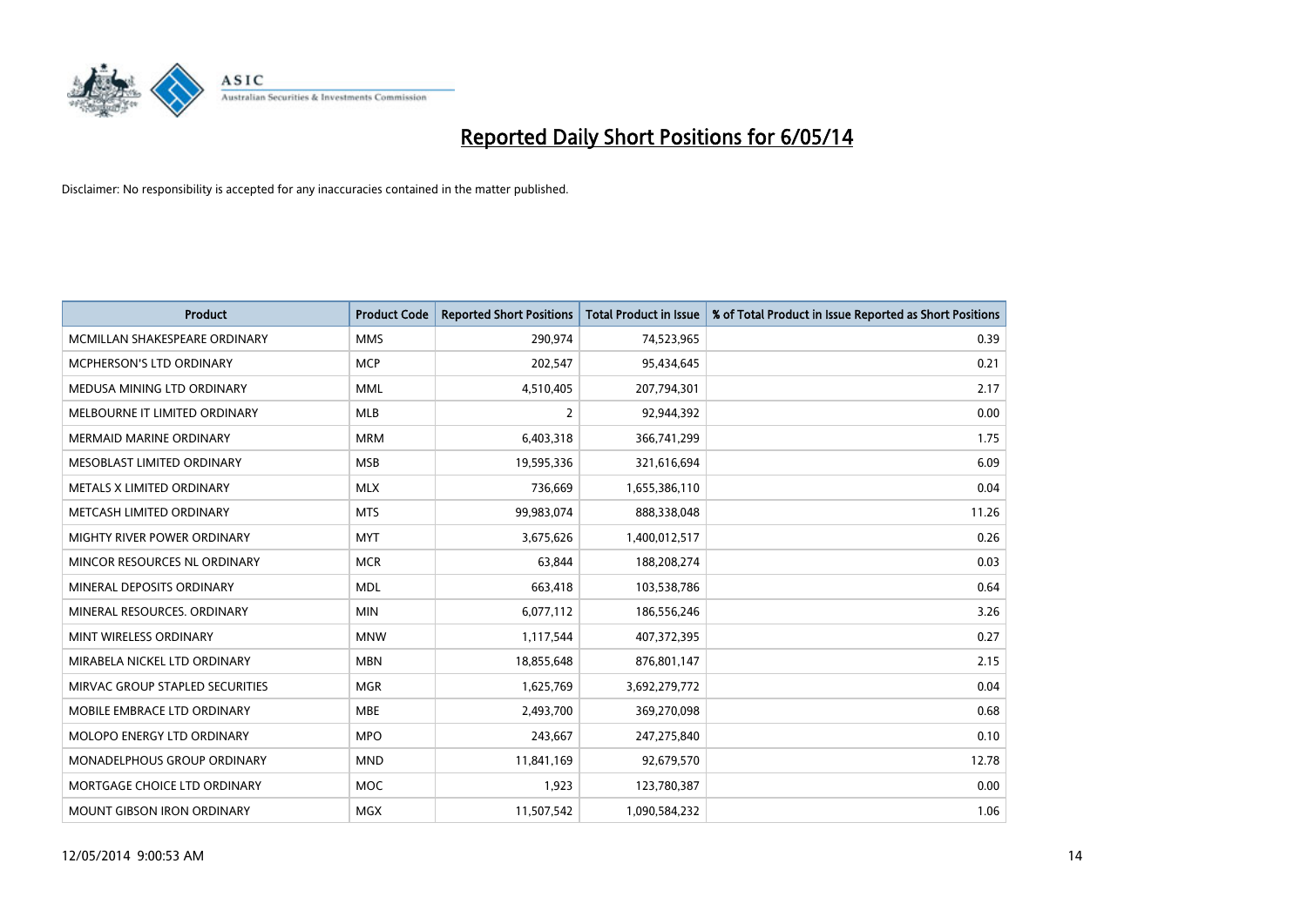

| <b>Product</b>                | <b>Product Code</b> | <b>Reported Short Positions</b> | <b>Total Product in Issue</b> | % of Total Product in Issue Reported as Short Positions |
|-------------------------------|---------------------|---------------------------------|-------------------------------|---------------------------------------------------------|
| MULTIPLEX SITES SITES         | <b>MXUPA</b>        | 1.670                           | 4,500,000                     | 0.04                                                    |
| MURCHISON METALS LTD ORDINARY | <b>MMX</b>          | 215,291                         | 450,497,346                   | 0.05                                                    |
| MYER HOLDINGS LTD ORDINARY    | <b>MYR</b>          | 62,238,896                      | 585,684,551                   | 10.63                                                   |
| NANOSONICS LIMITED ORDINARY   | <b>NAN</b>          | 443,539                         | 263,798,826                   | 0.17                                                    |
| NATIONAL AUST, BANK ORDINARY  | <b>NAB</b>          | 7,925,213                       | 2,353,771,760                 | 0.34                                                    |
| NATIONAL STORAGE STAPLED      | <b>NSR</b>          | 252,957                         | 244,897,097                   | 0.10                                                    |
| NAVITAS LIMITED ORDINARY      | <b>NVT</b>          | 3,055,446                       | 375,712,581                   | 0.81                                                    |
| NEARMAP LTD ORDINARY          | <b>NEA</b>          | 62,274                          | 337,346,101                   | 0.02                                                    |
| NEON ENERGY LIMITED ORDINARY  | <b>NEN</b>          | 140,474                         | 553,037,848                   | 0.03                                                    |
| NETCOMM WIRELESS ORDINARY     | <b>NTC</b>          | 500                             | 128,899,890                   | 0.00                                                    |
| NEW HOPE CORPORATION ORDINARY | <b>NHC</b>          | 1,138,163                       | 830,933,112                   | 0.14                                                    |
| NEWCREST MINING ORDINARY      | <b>NCM</b>          | 7,823,589                       | 766,510,971                   | 1.02                                                    |
| NEWS CORP A NON-VOTING CDI    | <b>NWSLV</b>        | 405,122                         | 3,115,091                     | 13.01                                                   |
| NEWS CORP B VOTING CDI        | <b>NWS</b>          | 2,264,993                       | 20,237,280                    | 11.19                                                   |
| NEWSAT LIMITED ORDINARY       | <b>NWT</b>          | 6,195,150                       | 612,199,841                   | 1.01                                                    |
| NEXTDC LIMITED ORDINARY       | <b>NXT</b>          | 12,151,717                      | 193,154,486                   | 6.29                                                    |
| NEXUS ENERGY LIMITED ORDINARY | <b>NXS</b>          | 1,462,101                       | 1,330,219,459                 | 0.11                                                    |
| NIB HOLDINGS LIMITED ORDINARY | <b>NHF</b>          | 3,402,193                       | 439,004,182                   | 0.77                                                    |
| NICK SCALI LIMITED ORDINARY   | <b>NCK</b>          | 1                               | 81,000,000                    | 0.00                                                    |
| NIDO PETROLEUM ORDINARY       | <b>NDO</b>          | 47,402                          | 2,048,317,635                 | 0.00                                                    |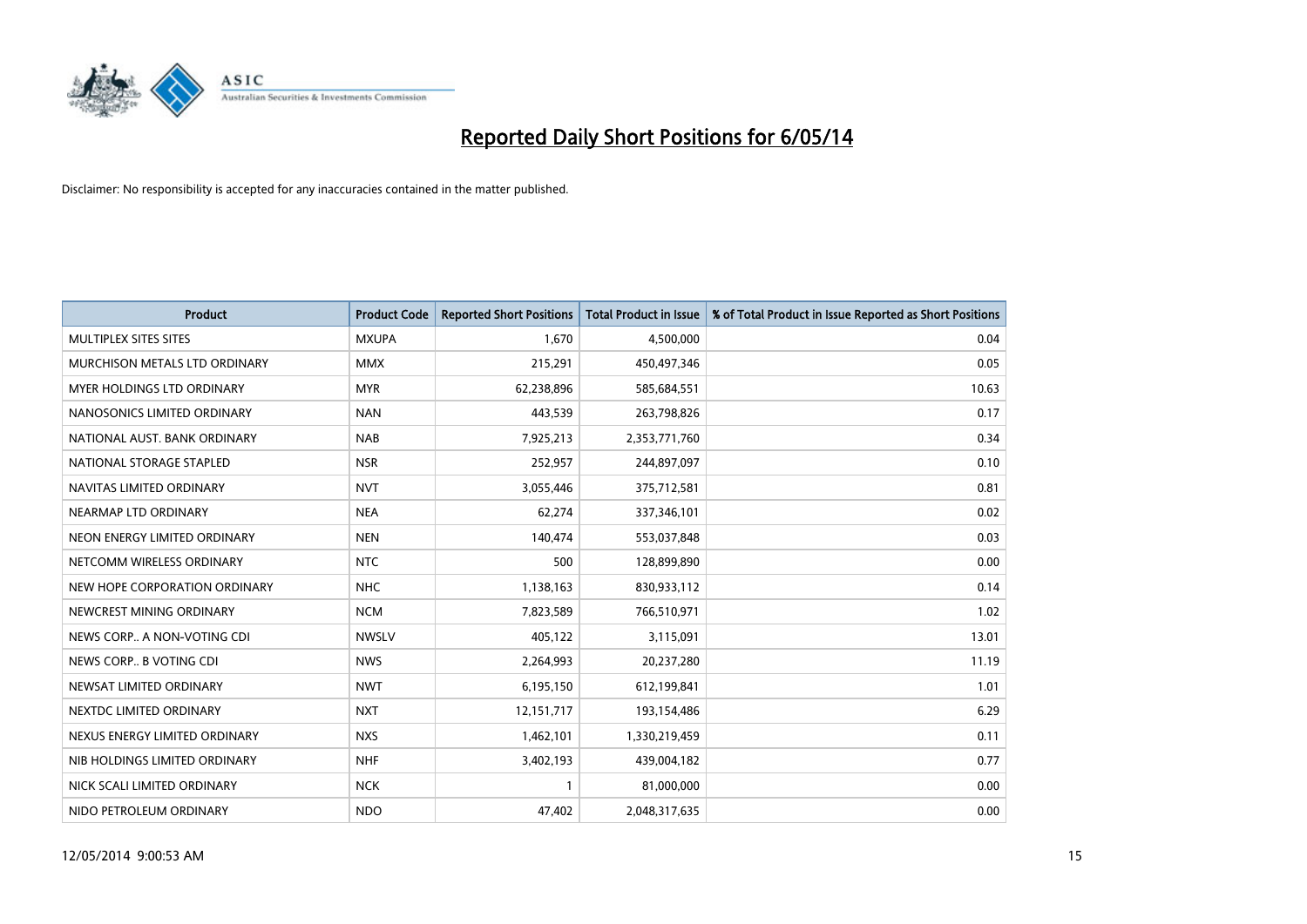

| <b>Product</b>                        | <b>Product Code</b> | <b>Reported Short Positions</b> | <b>Total Product in Issue</b> | % of Total Product in Issue Reported as Short Positions |
|---------------------------------------|---------------------|---------------------------------|-------------------------------|---------------------------------------------------------|
| NINE ENTERTAINMENT ORDINARY           | <b>NEC</b>          | 9,461,825                       | 940,295,023                   | 1.01                                                    |
| NOBLE MINERAL RES ORDINARY            | <b>NMG</b>          | 2,365,726                       | 666,397,952                   | 0.36                                                    |
| NORTHERN IRON LTD ORDINARY            | <b>NFE</b>          | 11,392                          | 484,405,314                   | 0.00                                                    |
| NORTHERN STAR ORDINARY                | <b>NST</b>          | 1,595,328                       | 578,591,915                   | 0.28                                                    |
| NOVOGEN LIMITED ORDINARY              | <b>NRT</b>          | 95,693                          | 168,557,834                   | 0.06                                                    |
| NRW HOLDINGS LIMITED ORDINARY         | <b>NWH</b>          | 12,625,526                      | 278,888,011                   | 4.53                                                    |
| NUCOAL RESOURCES LTD ORDINARY         | <b>NCR</b>          |                                 | 768,612,354                   | 0.00                                                    |
| NUFARM LIMITED ORDINARY               | <b>NUF</b>          | 16,897,325                      | 263,725,895                   | 6.41                                                    |
| OAKTON LIMITED ORDINARY               | <b>OKN</b>          | 16,275                          | 89,990,235                    | 0.02                                                    |
| OCEANAGOLD CORP. CHESS DEPOSITARY INT | <b>OGC</b>          | 3,364,233                       | 300,567,377                   | 1.12                                                    |
| OCEANIA CAPITAL LTD ORDINARY          | <b>OCP</b>          |                                 | 35,307,209                    | 0.00                                                    |
| OIL SEARCH LTD ORDINARY               | OSH                 | 9,126,421                       | 1,496,692,453                 | 0.61                                                    |
| OM HOLDINGS LIMITED ORDINARY          | OMH                 | 1,862,997                       | 733,423,337                   | 0.25                                                    |
| ORICA LIMITED ORDINARY                | ORI                 | 6,915,621                       | 370,924,362                   | 1.86                                                    |
| ORIGIN ENERGY ORDINARY                | <b>ORG</b>          | 7,179,181                       | 1,103,645,753                 | 0.65                                                    |
| OROCOBRE LIMITED ORDINARY             | <b>ORE</b>          | 2,178,346                       | 132,041,911                   | 1.65                                                    |
| ORORA LIMITED ORDINARY                | <b>ORA</b>          | 1,348,861                       | 1,206,684,923                 | 0.11                                                    |
| OROTONGROUP LIMITED ORDINARY          | ORL                 | 190,671                         | 40,880,902                    | 0.47                                                    |
| OZ MINERALS ORDINARY                  | OZL                 | 11,960,796                      | 303,470,022                   | 3.94                                                    |
| OZFOREX GROUP LTD ORDINARY            | <b>OFX</b>          | 4,608,580                       | 240,000,000                   | 1.92                                                    |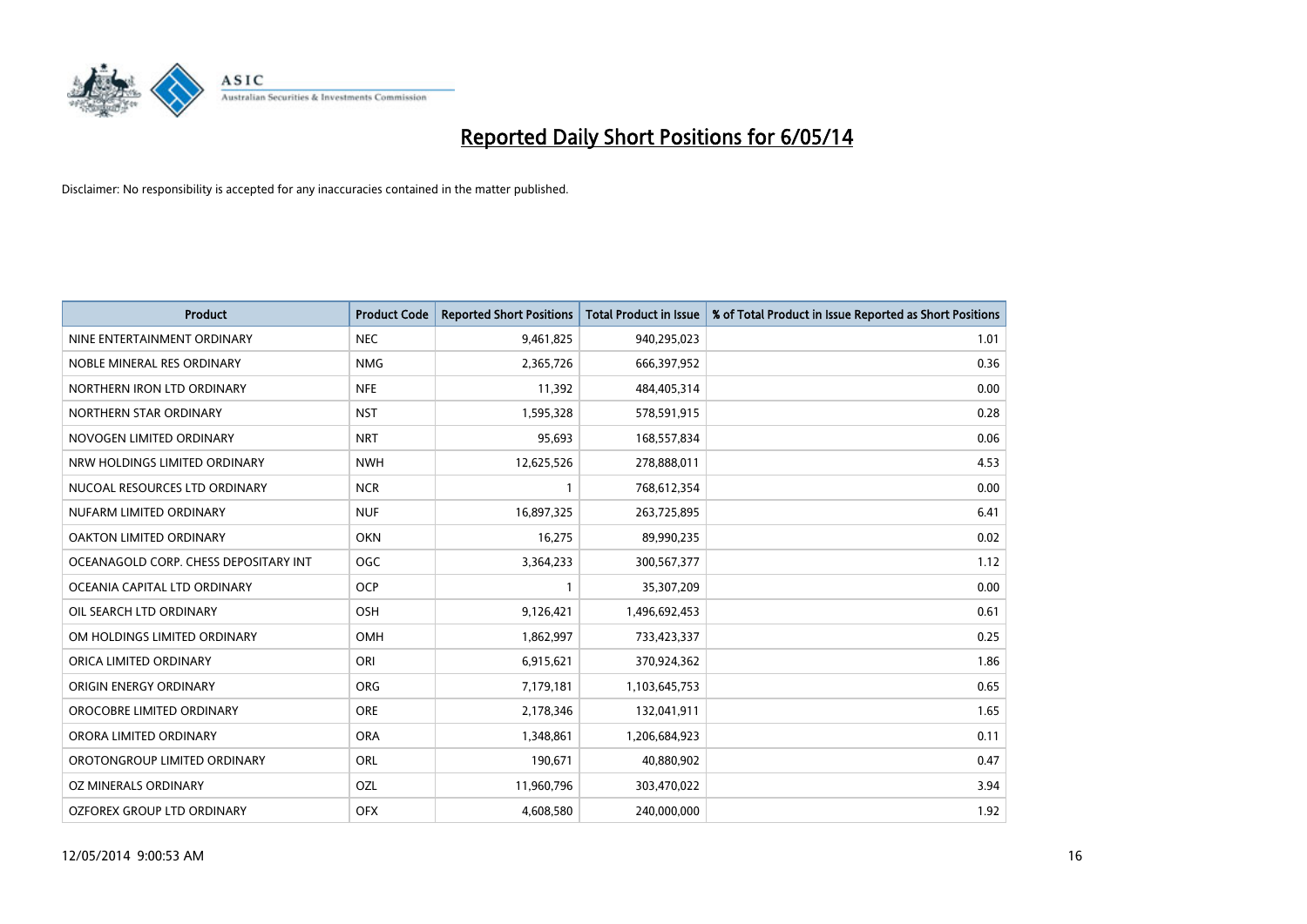

| <b>Product</b>                 | <b>Product Code</b> | <b>Reported Short Positions</b> | <b>Total Product in Issue</b> | % of Total Product in Issue Reported as Short Positions |
|--------------------------------|---------------------|---------------------------------|-------------------------------|---------------------------------------------------------|
| <b>PACIFIC BRANDS ORDINARY</b> | <b>PBG</b>          | 15,453,216                      | 917,226,291                   | 1.68                                                    |
| PACT GROUP HLDGS LTD ORDINARY  | <b>PGH</b>          | 3,724,447                       | 294,097,961                   | 1.27                                                    |
| PALADIN ENERGY LTD ORDINARY    | <b>PDN</b>          | 89,789,039                      | 964, 367, 284                 | 9.31                                                    |
| PANAUST LIMITED ORDINARY       | <b>PNA</b>          | 5,288,261                       | 635,580,654                   | 0.83                                                    |
| PANORAMIC RESOURCES ORDINARY   | PAN                 | 217,450                         | 322,275,824                   | 0.07                                                    |
| PANTERRA GOLD LTD ORDINARY     | PGI                 |                                 | 772,781,012                   | 0.00                                                    |
| PAPERLINX LIMITED ORDINARY     | <b>PPX</b>          | 44,770                          | 665, 181, 261                 | 0.01                                                    |
| PAPILLON RES LTD ORDINARY      | PIR                 | 11,945,820                      | 341,494,210                   | 3.50                                                    |
| PATTIES FOODS LTD ORDINARY     | PFL                 | $\mathbf{1}$                    | 139,144,338                   | 0.00                                                    |
| PEET LIMITED ORDINARY          | <b>PPC</b>          | 313,434                         | 433,389,348                   | 0.07                                                    |
| PERPETUAL LIMITED ORDINARY     | PPT                 | 1,267,289                       | 46,574,426                    | 2.72                                                    |
| PERSEUS MINING LTD ORDINARY    | PRU                 | 18,107,381                      | 526,656,401                   | 3.44                                                    |
| PHARMAXIS LTD ORDINARY         | <b>PXS</b>          | 408,118                         | 309,514,849                   | 0.13                                                    |
| PLATINUM ASSET ORDINARY        | <b>PTM</b>          | 529,325                         | 580,283,095                   | 0.09                                                    |
| PLATINUM AUSTRALIA ORDINARY    | <b>PLA</b>          | 836,127                         | 504,968,043                   | 0.17                                                    |
| PLATINUM CAPITAL LTD ORDINARY  | <b>PMC</b>          | 5,675                           | 231,071,933                   | 0.00                                                    |
| PMP LIMITED ORDINARY           | <b>PMP</b>          | 1,575,150                       | 323,781,124                   | 0.49                                                    |
| PRANA BIOTECHNOLOGY ORDINARY   | <b>PBT</b>          | 1,005,764                       | 488,646,960                   | 0.21                                                    |
| PREMIER INVESTMENTS ORDINARY   | <b>PMV</b>          | 126,809                         | 155,314,874                   | 0.08                                                    |
| PRIMA BIOMED LTD ORDINARY      | <b>PRR</b>          | 764,324                         | 1,228,709,341                 | 0.06                                                    |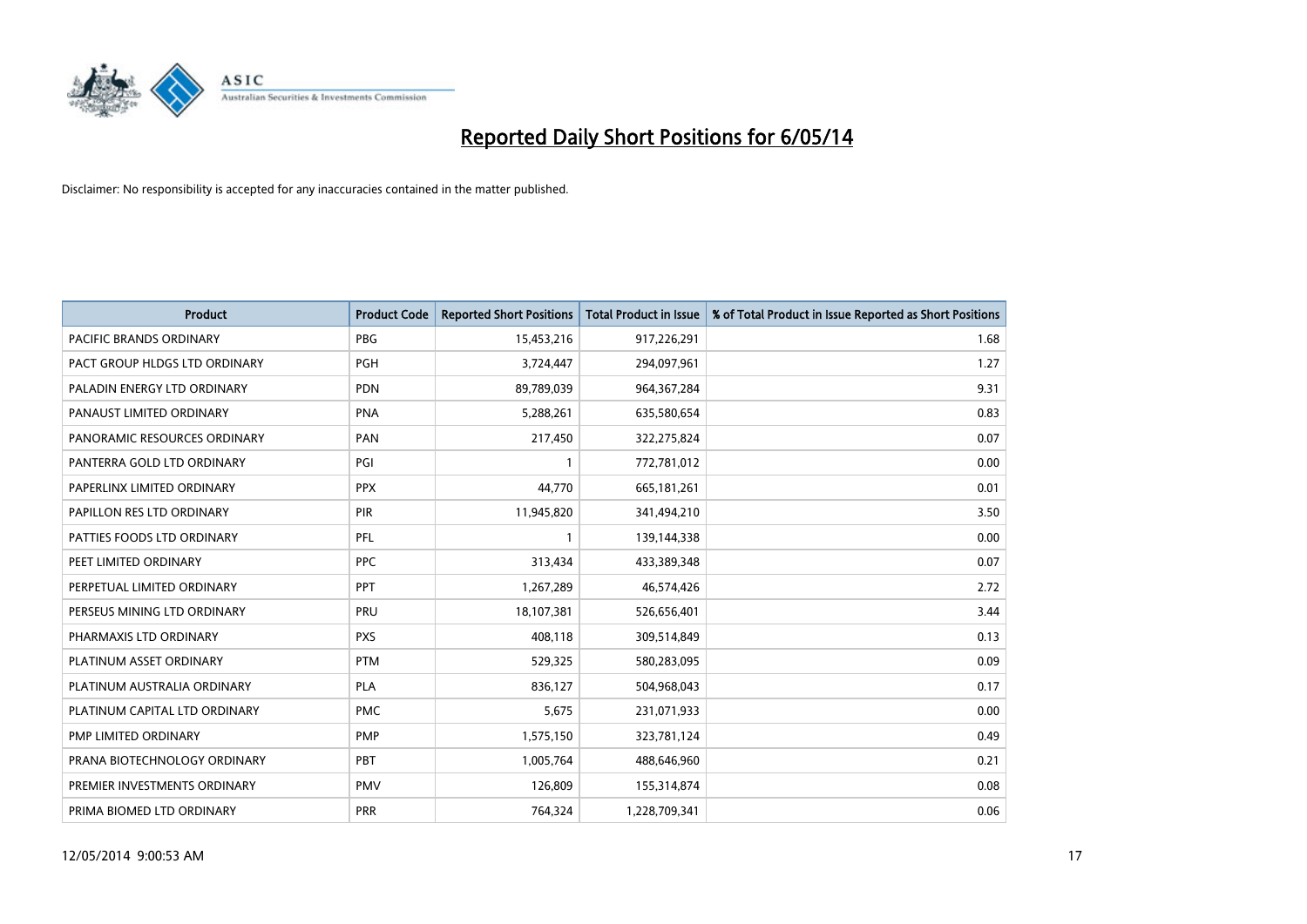

| <b>Product</b>                      | <b>Product Code</b> | <b>Reported Short Positions</b> | <b>Total Product in Issue</b> | % of Total Product in Issue Reported as Short Positions |
|-------------------------------------|---------------------|---------------------------------|-------------------------------|---------------------------------------------------------|
| PRIMARY HEALTH CARE ORDINARY        | <b>PRY</b>          | 15,204,428                      | 505,659,944                   | 3.01                                                    |
| PRIME MEDIA GRP LTD ORDINARY        | PRT                 | 1,445,858                       | 366,330,303                   | 0.39                                                    |
| PROGRAMMED ORDINARY                 | <b>PRG</b>          | 88,509                          | 118,253,992                   | 0.07                                                    |
| PURA VIDA ENERGY NL ORDINARY        | <b>PVD</b>          | 36,537                          | 127,168,198                   | 0.03                                                    |
| OANTAS AIRWAYS ORDINARY             | QAN                 | 79,753,632                      | 2,196,330,250                 | 3.63                                                    |
| OBE INSURANCE GROUP ORDINARY        | <b>OBE</b>          | 18,559,283                      | 1,253,883,293                 | 1.48                                                    |
| ORXPHARMA LTD ORDINARY              | <b>QRX</b>          | 30,000                          | 164,190,969                   | 0.02                                                    |
| <b>QUBE HOLDINGS LTD ORDINARY</b>   | <b>QUB</b>          | 22,855,081                      | 1,028,551,156                 | 2.22                                                    |
| RAMELIUS RESOURCES ORDINARY         | <b>RMS</b>          | 18,257                          | 365,740,380                   | 0.00                                                    |
| RAMSAY HEALTH CARE ORDINARY         | <b>RHC</b>          | 1,290,792                       | 202,081,252                   | 0.64                                                    |
| RCG CORPORATION LTD ORDINARY        | <b>RCG</b>          | 125,147                         | 263,808,625                   | 0.05                                                    |
| <b>RCR TOMLINSON ORDINARY</b>       | <b>RCR</b>          | 339,234                         | 136,989,238                   | 0.25                                                    |
| <b>REA GROUP ORDINARY</b>           | <b>REA</b>          | 1,226,362                       | 131,714,699                   | 0.93                                                    |
| <b>RECALL HOLDINGS LTD ORDINARY</b> | <b>REC</b>          | 2,763,266                       | 312,836,448                   | 0.88                                                    |
| <b>RECKON LIMITED ORDINARY</b>      | <b>RKN</b>          | 1,375,871                       | 126,913,066                   | 1.08                                                    |
| RED 5 LIMITED ORDINARY              | <b>RED</b>          | 1,429,872                       | 759,451,008                   | 0.19                                                    |
| RED FORK ENERGY ORDINARY            | <b>RFE</b>          | 2,397,668                       | 501,051,719                   | 0.48                                                    |
| REDBANK ENERGY LTD ORDINARY         | AEJ                 | 13                              | 786,287                       | 0.00                                                    |
| <b>REED RESOURCES LTD ORDINARY</b>  | <b>RDR</b>          | 1,015                           | 523,453,895                   | 0.00                                                    |
| REGIS RESOURCES ORDINARY            | <b>RRL</b>          | 26,638,832                      | 499,744,095                   | 5.33                                                    |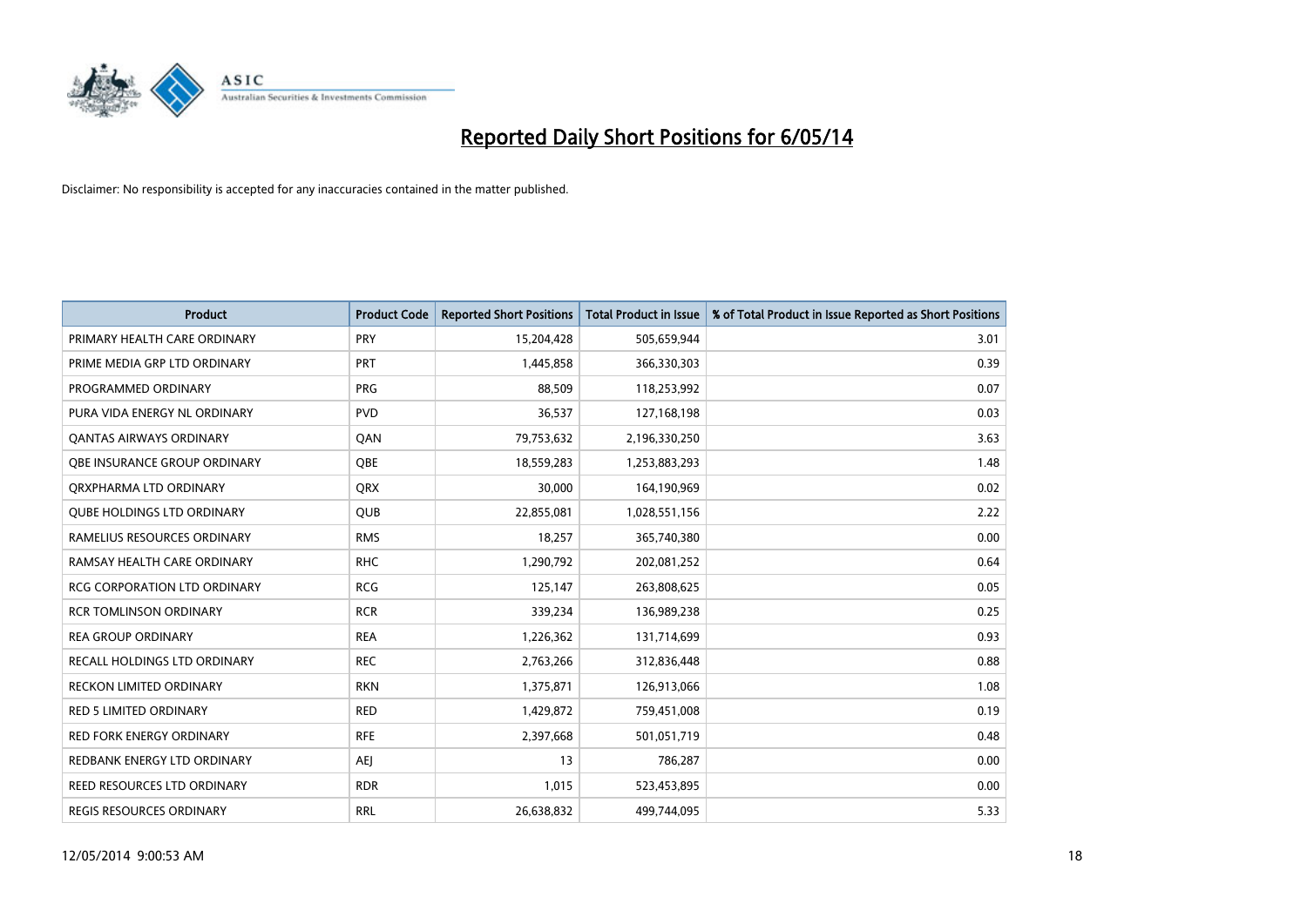

| <b>Product</b>                               | <b>Product Code</b> | <b>Reported Short Positions</b> | <b>Total Product in Issue</b> | % of Total Product in Issue Reported as Short Positions |
|----------------------------------------------|---------------------|---------------------------------|-------------------------------|---------------------------------------------------------|
| RESMED INC CDI 10:1                          | <b>RMD</b>          | 35,897,680                      | 1,415,926,590                 | 2.54                                                    |
| <b>RESOLUTE MINING ORDINARY</b>              | <b>RSG</b>          | 12,495,230                      | 641,189,223                   | 1.95                                                    |
| <b>RESOURCE GENERATION ORDINARY</b>          | <b>RES</b>          | 1,220                           | 581,380,338                   | 0.00                                                    |
| RETAIL FOOD GROUP ORDINARY                   | <b>RFG</b>          | 4,849,256                       | 144,868,508                   | 3.35                                                    |
| REX MINERALS LIMITED ORDINARY                | <b>RXM</b>          | 660,804                         | 220,519,784                   | 0.30                                                    |
| RIO TINTO LIMITED ORDINARY                   | <b>RIO</b>          | 2,832,753                       | 435,758,720                   | 0.65                                                    |
| ROC OIL COMPANY ORDINARY                     | <b>ROC</b>          | 80,576                          | 687,618,400                   | 0.01                                                    |
| ROYAL WOLF HOLDINGS ORDINARY                 | <b>RWH</b>          | 192,532                         | 100,387,052                   | 0.19                                                    |
| RUNGEPINCOCKMINARCO ORDINARY                 | <b>RUL</b>          | 32,000                          | 141,358,550                   | 0.02                                                    |
| <b>RURALCO HOLDINGS ORDINARY</b>             | <b>RHL</b>          | 1,000                           | 77,291,069                    | 0.00                                                    |
| RXP SERVICES LTD ORDINARY                    | <b>RXP</b>          | 57,000                          | 133,028,367                   | 0.04                                                    |
| SAI GLOBAL LIMITED ORDINARY                  | SAI                 | 11,348,172                      | 210,793,906                   | 5.38                                                    |
| SALMAT LIMITED ORDINARY                      | <b>SLM</b>          | 54                              | 159,812,799                   | 0.00                                                    |
| SAMSON OIL & GAS LTD ORDINARY                | SSN                 | 16,522,000                      | 2,837,738,013                 | 0.58                                                    |
| SANDFIRE RESOURCES ORDINARY                  | <b>SFR</b>          | 981,392                         | 155,640,968                   | 0.63                                                    |
| SANTOS LTD ORDINARY                          | <b>STO</b>          | 6,788,809                       | 975,329,331                   | 0.70                                                    |
| SARACEN MINERAL ORDINARY                     | SAR                 | 296,717                         | 792,784,738                   | 0.04                                                    |
| <b>SCA PROPERTY GROUP STAPLED SECURITIES</b> | <b>SCP</b>          | 43,251,835                      | 648,628,320                   | 6.67                                                    |
| SEDGMAN LIMITED ORDINARY                     | <b>SDM</b>          | 220,736                         | 227,059,277                   | 0.10                                                    |
| SEEK LIMITED ORDINARY                        | <b>SEK</b>          | 9,811,417                       | 340,384,875                   | 2.88                                                    |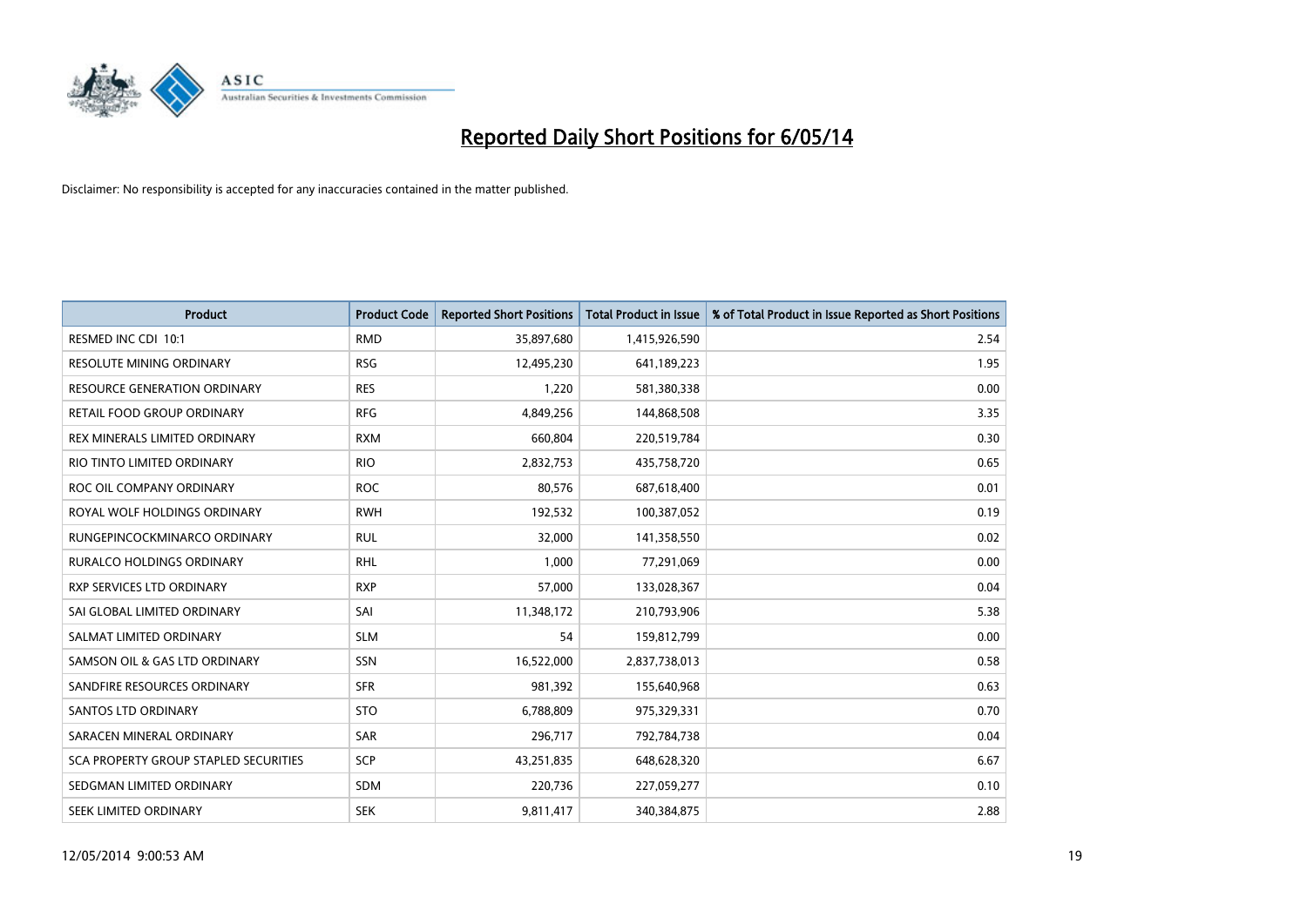

| <b>Product</b>                           | <b>Product Code</b> | <b>Reported Short Positions</b> | <b>Total Product in Issue</b> | % of Total Product in Issue Reported as Short Positions |
|------------------------------------------|---------------------|---------------------------------|-------------------------------|---------------------------------------------------------|
| SELECT HARVESTS ORDINARY                 | <b>SHV</b>          | 20,044                          | 57,815,720                    | 0.03                                                    |
| SENEX ENERGY LIMITED ORDINARY            | <b>SXY</b>          | 8,229,404                       | 1,145,058,917                 | 0.72                                                    |
| SERVCORP LIMITED ORDINARY                | SRV                 | 33,849                          | 98,432,275                    | 0.03                                                    |
| SERVICE STREAM ORDINARY                  | <b>SSM</b>          | 30                              | 386,389,873                   | 0.00                                                    |
| SEVEN GROUP HOLDINGS ORDINARY            | <b>SVW</b>          | 454,704                         | 306,285,823                   | 0.15                                                    |
| SEVEN WEST MEDIA LTD ORDINARY            | <b>SWM</b>          | 5,003,955                       | 999,160,872                   | 0.50                                                    |
| SG FLEET GROUP LTD ORDINARY              | SGF                 | 219,694                         | 242,691,826                   | 0.09                                                    |
| SIGMA PHARMACEUTICAL ORDINARY            | <b>SIP</b>          | 11,001,648                      | 1,125,026,719                 | 0.98                                                    |
| SIHAYO GOLD LIMITED ORDINARY             | <b>SIH</b>          | 100,000                         | 1,000,801,331                 | 0.01                                                    |
| SILEX SYSTEMS ORDINARY                   | <b>SLX</b>          | 2,895,727                       | 170,367,734                   | 1.70                                                    |
| SILVER CHEF LIMITED ORDINARY             | SIV                 | 122,922                         | 29,333,629                    | 0.42                                                    |
| SILVER LAKE RESOURCE ORDINARY            | <b>SLR</b>          | 24,798,458                      | 503,233,971                   | 4.93                                                    |
| SIMS METAL MGMT LTD ORDINARY             | SGM                 | 12,321,990                      | 204,468,597                   | 6.03                                                    |
| SINGAPORE TELECOMM. CHESS DEPOSITARY INT | SGT                 | 11,061,725                      | 149,099,508                   | 7.42                                                    |
| SINO GAS ENERGY ORDINARY                 | <b>SEH</b>          | 2,303,452                       | 1,530,457,040                 | 0.15                                                    |
| SIRIUS RESOURCES NL ORDINARY             | <b>SIR</b>          | 11,903,060                      | 261,980,167                   | 4.54                                                    |
| SIRTEX MEDICAL ORDINARY                  | <b>SRX</b>          | 34,738                          | 56,108,439                    | 0.06                                                    |
| SKILLED GROUP LTD ORDINARY               | <b>SKE</b>          | 2,041,700                       | 235,254,496                   | 0.87                                                    |
| <b>SKY NETWORK ORDINARY</b>              | <b>SKT</b>          | 67,772                          | 389,139,785                   | 0.02                                                    |
| SKYCITY ENT GRP LTD ORDINARY             | <b>SKC</b>          | 225,196                         | 582,088,094                   | 0.04                                                    |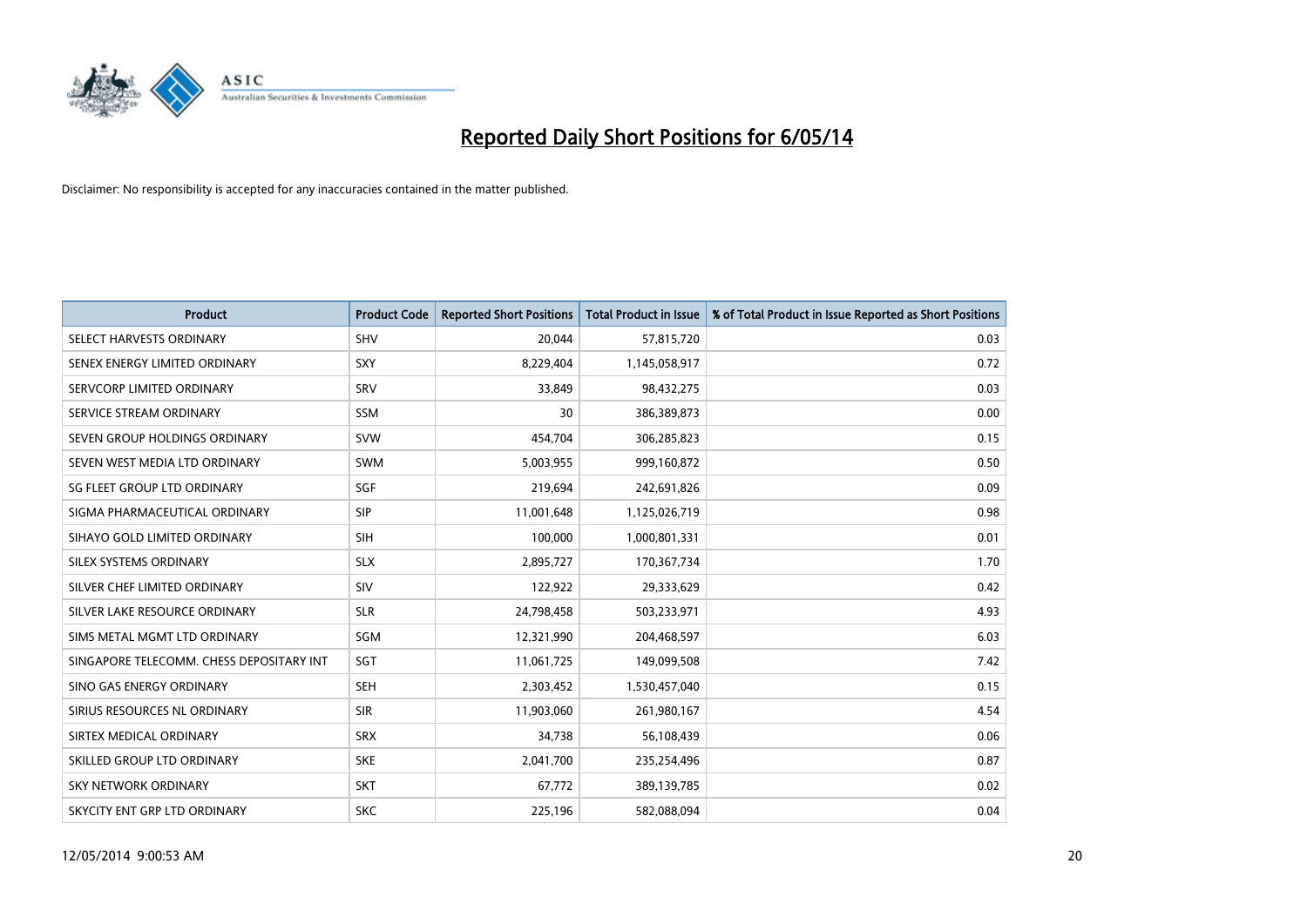

| <b>Product</b>                           | <b>Product Code</b> | <b>Reported Short Positions</b> | <b>Total Product in Issue</b> | % of Total Product in Issue Reported as Short Positions |
|------------------------------------------|---------------------|---------------------------------|-------------------------------|---------------------------------------------------------|
| <b>SLATER &amp; GORDON ORDINARY</b>      | SGH                 | 5,952,643                       | 204,338,625                   | 2.91                                                    |
| SMS MANAGEMENT. ORDINARY                 | <b>SMX</b>          | 2,013,655                       | 70,099,763                    | 2.87                                                    |
| SONIC HEALTHCARE ORDINARY                | <b>SHL</b>          | 3,739,516                       | 400,811,556                   | 0.93                                                    |
| SOUL PATTINSON (W.H) ORDINARY            | <b>SOL</b>          | 1,769                           | 239,395,320                   | 0.00                                                    |
| SOUTH BOULDER MINES ORDINARY             | <b>STB</b>          | 1                               | 128,977,826                   | 0.00                                                    |
| SP AUSNET STAPLED SECURITIES             | <b>SPN</b>          | 61,689,277                      | 3,386,607,080                 | 1.82                                                    |
| SPARK INFRASTRUCTURE STAPLED US PROHIBT. | SKI                 | 37,867,183                      | 1,326,734,264                 | 2.85                                                    |
| SPDR 200 FUND ETF UNITS                  | <b>STW</b>          | 79,700                          | 45,026,368                    | 0.18                                                    |
| SPDR 200 RESOURCES ETF UNITS             | <b>OZR</b>          | 188                             | 1,601,962                     | 0.01                                                    |
| SPDR SMALL ORDS ETF UNITS                | SSO                 | 122,776                         | 801,304                       | 15.32                                                   |
| SPECIALTY FASHION ORDINARY               | <b>SFH</b>          | 1,814                           | 192,236,121                   | 0.00                                                    |
| ST BARBARA LIMITED ORDINARY              | SBM                 | 28,675,740                      | 488,074,077                   | 5.88                                                    |
| STARPHARMA HOLDINGS ORDINARY             | <b>SPL</b>          | 15,516,495                      | 284,664,680                   | 5.45                                                    |
| STEADFAST GROUP LTD ORDINARY             | <b>SDF</b>          | 2,015,277                       | 501,638,307                   | 0.40                                                    |
| STH CRS ELECT ENGNR ORDINARY             | <b>SXE</b>          | 19,573                          | 161,523,130                   | 0.01                                                    |
| STHN CROSS MEDIA ORDINARY                | SXL                 | 17,541,002                      | 705,246,986                   | 2.49                                                    |
| STOCKLAND UNITS/ORD STAPLED              | SGP                 | 16,520,728                      | 2,326,978,560                 | 0.71                                                    |
| STRAITS RES LTD. ORDINARY                | SRQ                 | 28,747                          | 1,217,730,293                 | 0.00                                                    |
| STRATA-X ENERGY LTD CDI 1:1              | <b>SXA</b>          | 9,480,200                       | 88,852,680                    | 10.67                                                   |
| <b>STW COMMUNICATIONS ORDINARY</b>       | SGN                 | 1,250,505                       | 403,828,512                   | 0.31                                                    |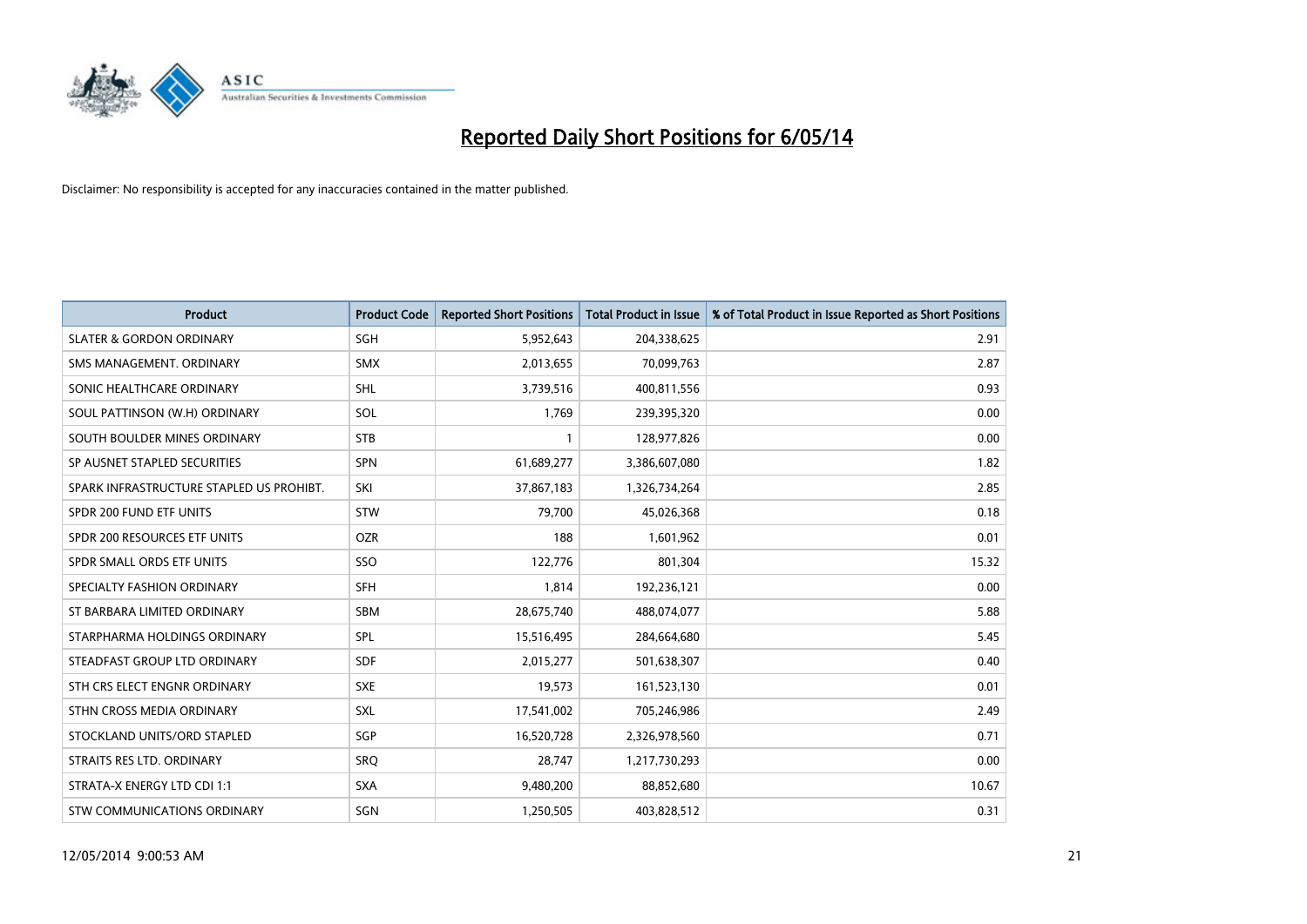

| <b>Product</b>                   | <b>Product Code</b> | <b>Reported Short Positions</b> | <b>Total Product in Issue</b> | % of Total Product in Issue Reported as Short Positions |
|----------------------------------|---------------------|---------------------------------|-------------------------------|---------------------------------------------------------|
| <b>SUDA LTD ORDINARY</b>         | <b>SUD</b>          | 35,846,600                      | 925,687,139                   | 3.87                                                    |
| SUNCORP GROUP LTD ORDINARY       | <b>SUN</b>          | 10,708,839                      | 1,286,600,980                 | 0.83                                                    |
| SUNDANCE ENERGY ORDINARY         | <b>SEA</b>          | 11,911,695                      | 547,384,195                   | 2.18                                                    |
| SUNDANCE RESOURCES ORDINARY      | <b>SDL</b>          | 86,818,285                      | 3,079,369,367                 | 2.82                                                    |
| SUNLAND GROUP LTD ORDINARY       | <b>SDG</b>          | 108,072                         | 181,710,087                   | 0.06                                                    |
| SUPER RET REP LTD ORDINARY       | <b>SUL</b>          | 3,689,208                       | 196,731,620                   | 1.88                                                    |
| SYD AIRPORT STAPLED US PROHIBIT. | <b>SYD</b>          | 14,843,075                      | 2,216,216,041                 | 0.67                                                    |
| SYRAH RESOURCES ORDINARY         | <b>SYR</b>          | 5,695,851                       | 162,475,614                   | 3.51                                                    |
| TABCORP HOLDINGS LTD ORDINARY    | <b>TAH</b>          | 16,895,042                      | 762,954,019                   | 2.21                                                    |
| TANAMI GOLD NL ORDINARY          | <b>TAM</b>          | $\mathbf{1}$                    | 1,175,097,046                 | 0.00                                                    |
| TAP OIL LIMITED ORDINARY         | <b>TAP</b>          | 34,591                          | 242,237,221                   | 0.01                                                    |
| TASSAL GROUP LIMITED ORDINARY    | <b>TGR</b>          | 116,529                         | 146,507,029                   | 0.08                                                    |
| TATTS GROUP LTD ORDINARY         | <b>TTS</b>          | 11,729,836                      | 1,434,447,341                 | 0.82                                                    |
| TECHNOLOGY ONE ORDINARY          | <b>TNE</b>          | 313,711                         | 307,751,455                   | 0.10                                                    |
| TELECOM CORPORATION ORDINARY     | <b>TEL</b>          | 8,608,095                       | 1,828,530,844                 | 0.47                                                    |
| TELSTRA CORPORATION. ORDINARY    | <b>TLS</b>          | 22,295,641                      | 12,443,074,357                | 0.18                                                    |
| TEN NETWORK HOLDINGS ORDINARY    | <b>TEN</b>          | 162,172,677                     | 2,630,984,596                 | 6.16                                                    |
| TERANGA GOLD CORP CDI 1:1        | <b>TGZ</b>          | 183,290                         | 104,522,836                   | 0.18                                                    |
| TFS CORPORATION LTD ORDINARY     | <b>TFC</b>          | 841,958                         | 282,157,408                   | 0.30                                                    |
| THE REJECT SHOP ORDINARY         | <b>TRS</b>          | 2,871,881                       | 28,826,248                    | 9.96                                                    |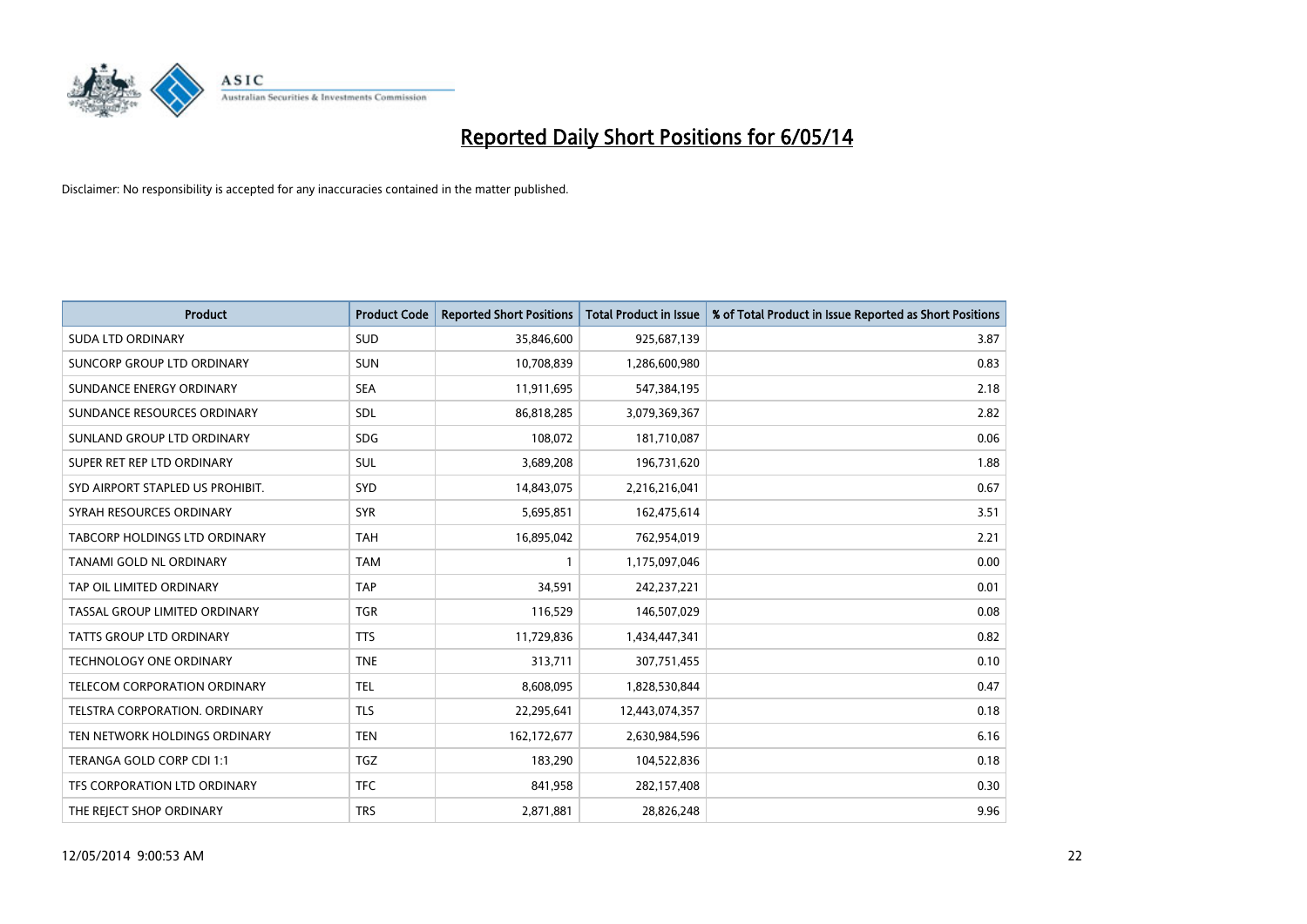

| <b>Product</b>                        | <b>Product Code</b> | <b>Reported Short Positions</b> | <b>Total Product in Issue</b> | % of Total Product in Issue Reported as Short Positions |
|---------------------------------------|---------------------|---------------------------------|-------------------------------|---------------------------------------------------------|
| <b>TIGER RESOURCES ORDINARY</b>       | <b>TGS</b>          | 528,558                         | 838,897,617                   | 0.06                                                    |
| TITAN ENERGY SERVICE ORDINARY         | <b>TTN</b>          | 1,457                           | 49,021,963                    | 0.00                                                    |
| TOLL HOLDINGS LTD ORDINARY            | <b>TOL</b>          | 31,757,310                      | 717,133,875                   | 4.43                                                    |
| TOX FREE SOLUTIONS ORDINARY           | <b>TOX</b>          | 2,904,471                       | 133,252,359                   | 2.18                                                    |
| TPG TELECOM LIMITED ORDINARY          | <b>TPM</b>          | 7,968,028                       | 793,808,141                   | 1.00                                                    |
| <b>TRADE ME GROUP ORDINARY</b>        | <b>TME</b>          | 1,524,483                       | 396,548,005                   | 0.38                                                    |
| <b>TRANSFIELD SERVICES ORDINARY</b>   | <b>TSE</b>          | 40,267,501                      | 512,457,716                   | 7.86                                                    |
| TRANSPACIFIC INDUST, ORDINARY         | <b>TPI</b>          | 14,755,411                      | 1,578,786,704                 | 0.93                                                    |
| TRANSURBAN GROUP TRIPLE STAPLED SEC.  | <b>TCL</b>          | 7,289,565                       | 1,491,855,200                 | 0.49                                                    |
| <b>TREASURY GROUP ORDINARY</b>        | <b>TRG</b>          | 12,335                          | 23,070,755                    | 0.05                                                    |
| TREASURY WINE ESTATE ORDINARY         | <b>TWE</b>          | 52,316,475                      | 648,937,948                   | 8.06                                                    |
| TROY RESOURCES LTD ORDINARY           | <b>TRY</b>          | 2,732,850                       | 195,034,997                   | 1.40                                                    |
| TWENTY-FIRST FOX INC A NON-VOTING CDI | <b>FOXLV</b>        | 830,393                         | 6,778,924                     | 12.25                                                   |
| TWENTY-FIRST FOX INC B VOTING CDI     | <b>FOX</b>          | 17,082                          | 135,666,441                   | 0.01                                                    |
| UGL LIMITED ORDINARY                  | UGL                 | 18,096,084                      | 166,511,240                   | 10.87                                                   |
| UNILIFE CORPORATION CDI 6:1           | <b>UNS</b>          | 546,031                         | 259,710,264                   | 0.21                                                    |
| US MASTERS RES FUND ORDINARY UNITS    | <b>URF</b>          | 27                              | 263,972,915                   | 0.00                                                    |
| UXC LIMITED ORDINARY                  | <b>UXC</b>          | 3,273,069                       | 321,271,353                   | 1.02                                                    |
| <b>VEDA GROUP LTD ORDINARY</b>        | <b>VED</b>          | 6,577,870                       | 842,055,406                   | 0.78                                                    |
| VILLAGE ROADSHOW LTD ORDINARY         | <b>VRL</b>          | 1,627,560                       | 159,498,988                   | 1.02                                                    |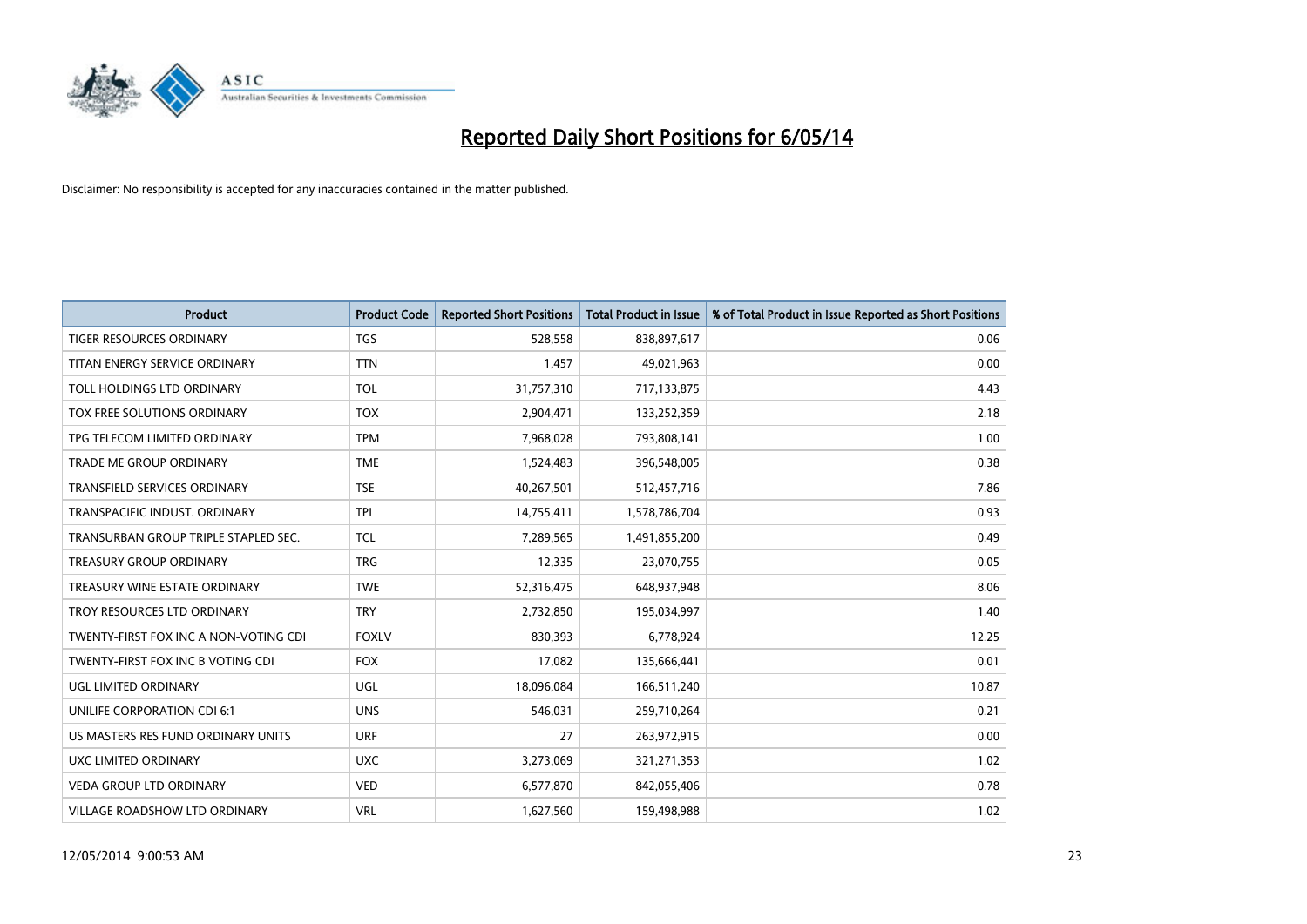

| <b>Product</b>                           | <b>Product Code</b> | <b>Reported Short Positions</b> | <b>Total Product in Issue</b> | % of Total Product in Issue Reported as Short Positions |
|------------------------------------------|---------------------|---------------------------------|-------------------------------|---------------------------------------------------------|
| VIRGIN AUS HLDG LTD ORDINARY             | <b>VAH</b>          | 53,397,862                      | 3,514,825,734                 | 1.52                                                    |
| VIRTUS HEALTH LTD ORDINARY               | <b>VRT</b>          | 3,309,162                       | 79,722,678                    | 4.15                                                    |
| <b>VISION EYE INSTITUTE ORDINARY</b>     | <b>VEI</b>          | 177,582                         | 161,017,230                   | 0.11                                                    |
| <b>VOCATION LTD ORDINARY</b>             | <b>VET</b>          | 11,943,717                      | 200,000,000                   | 5.97                                                    |
| <b>VOCUS COMMS LTD ORDINARY</b>          | <b>VOC</b>          | 562,426                         | 92,834,500                    | 0.61                                                    |
| <b>WATPAC LIMITED ORDINARY</b>           | <b>WTP</b>          | 3,929                           | 186,489,922                   | 0.00                                                    |
| <b>WEBIET LIMITED ORDINARY</b>           | <b>WEB</b>          | 2,286,229                       | 79,397,959                    | 2.88                                                    |
| <b>WESFARMERS LIMITED ORDINARY</b>       | <b>WES</b>          | 6,711,776                       | 1,143,274,951                 | 0.59                                                    |
| WESTERN AREAS LTD ORDINARY               | <b>WSA</b>          | 19,828,995                      | 232,310,014                   | 8.54                                                    |
| WESTERN DESERT RES. ORDINARY             | <b>WDR</b>          | 5,532,149                       | 620,049,919                   | 0.89                                                    |
| WESTFIELD GROUP ORD/UNIT STAPLED SEC     | <b>WDC</b>          | 4,940,184                       | 2,113,501,814                 | 0.23                                                    |
| <b>WESTFIELD RETAIL TST UNIT STAPLED</b> | <b>WRT</b>          | 13,251,510                      | 2,979,214,029                 | 0.44                                                    |
| WESTPAC BANKING CORP ORDINARY            | <b>WBC</b>          | 23,415,025                      | 3,109,048,309                 | 0.75                                                    |
| WHITE ENERGY COMPANY ORDINARY            | <b>WEC</b>          | 34,171                          | 322,974,494                   | 0.01                                                    |
| WHITEHAVEN COAL ORDINARY                 | <b>WHC</b>          | 63,988,398                      | 1,025,692,710                 | 6.24                                                    |
| WINDIMURRA VANADIUM ORDINARY             | <b>WVL</b>          | 20,461                          | 19,284,366                    | 0.11                                                    |
| WOODSIDE PETROLEUM ORDINARY              | <b>WPL</b>          | 7,622,117                       | 823,910,657                   | 0.93                                                    |
| WOOLWORTHS LIMITED ORDINARY              | <b>WOW</b>          | 6,987,305                       | 1,254,687,554                 | 0.56                                                    |
| <b>WORLEYPARSONS LTD ORDINARY</b>        | <b>WOR</b>          | 4,782,648                       | 243,480,720                   | 1.96                                                    |
| WOTIF.COM HOLDINGS ORDINARY              | <b>WTF</b>          | 10,405,610                      | 211,736,244                   | 4.91                                                    |